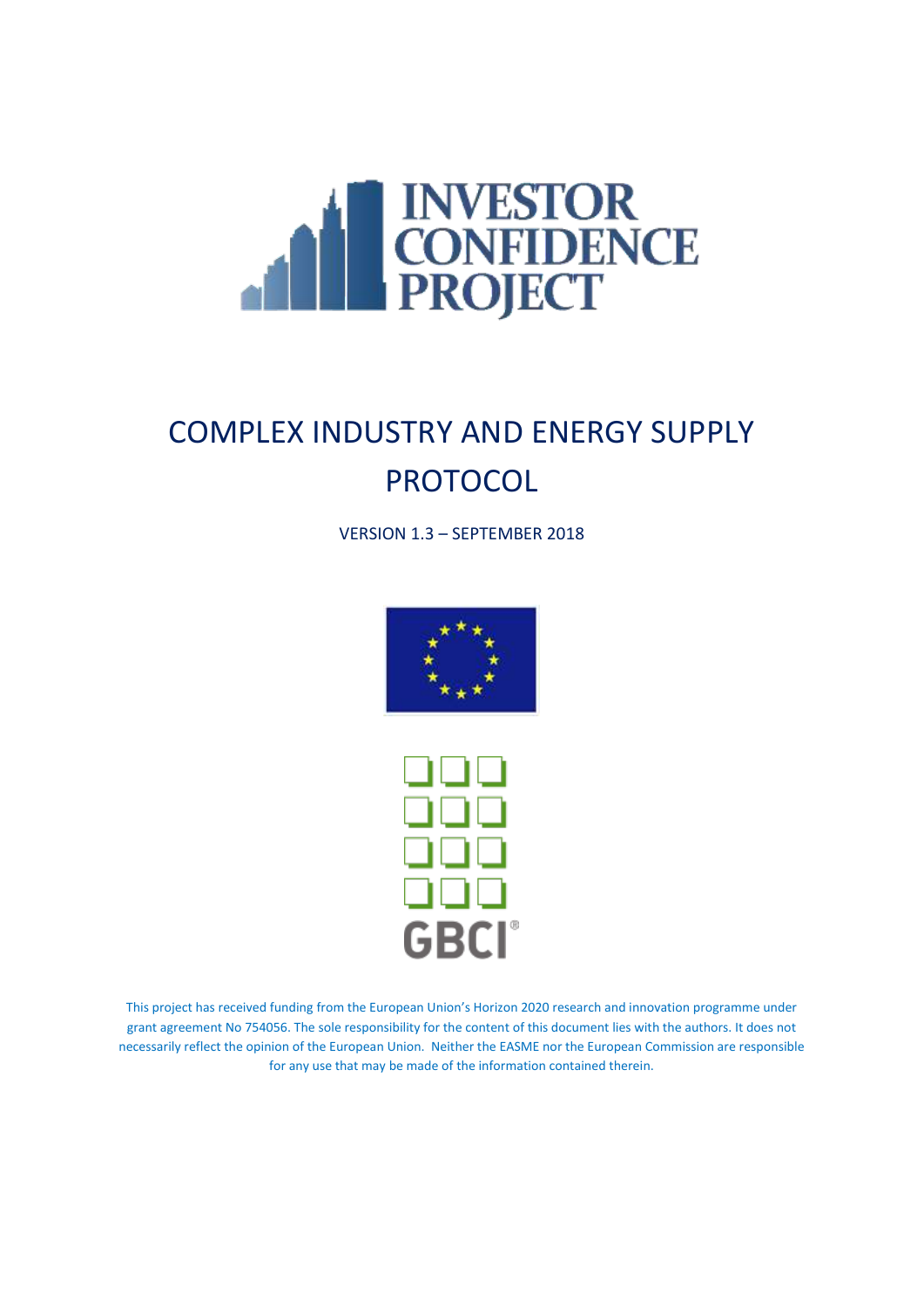

| <b>TABLE OF CONTENTS</b> |                                             |                |
|--------------------------|---------------------------------------------|----------------|
|                          | THE INVESTOR CONFIDENCE PROJECT             | 3              |
|                          | Investor Ready Energy Efficiency™           | 3              |
|                          | ICP Complex Industry Protocol               | 5              |
|                          | <b>Global Standards And References</b>      | 5              |
|                          | <b>ICP Project Framework</b>                | 6              |
|                          | 1.0 BASELINING                              | $\overline{7}$ |
|                          | 1.1 Procedures                              | $\overline{7}$ |
|                          | 1.2 Documentation                           | 10             |
|                          | <b>2.0 SAVINGS CALCULATIONS</b>             | 12             |
|                          | 2.1 Procedures                              | 12             |
|                          | 2.2 Documentation                           | 15             |
|                          | 3.0 DESIGN, CONSTRUCTION AND VERIFICATION   | 17             |
|                          | 3.1 Procedures                              | 17             |
|                          | 3.2 Documentation                           | 18             |
|                          | 4.0 OPERATIONS, MAINTENANCE, AND MONITORING | 19             |
|                          | 4.1 Procedures                              | 19             |
|                          | 4.2 Documentation                           | 20             |
|                          | 5.0 MEASUREMENT AND VERIFICATION            | 21             |
|                          | 5.1 Procedures                              | 21             |
|                          | 5.2 Documentation                           | 22             |

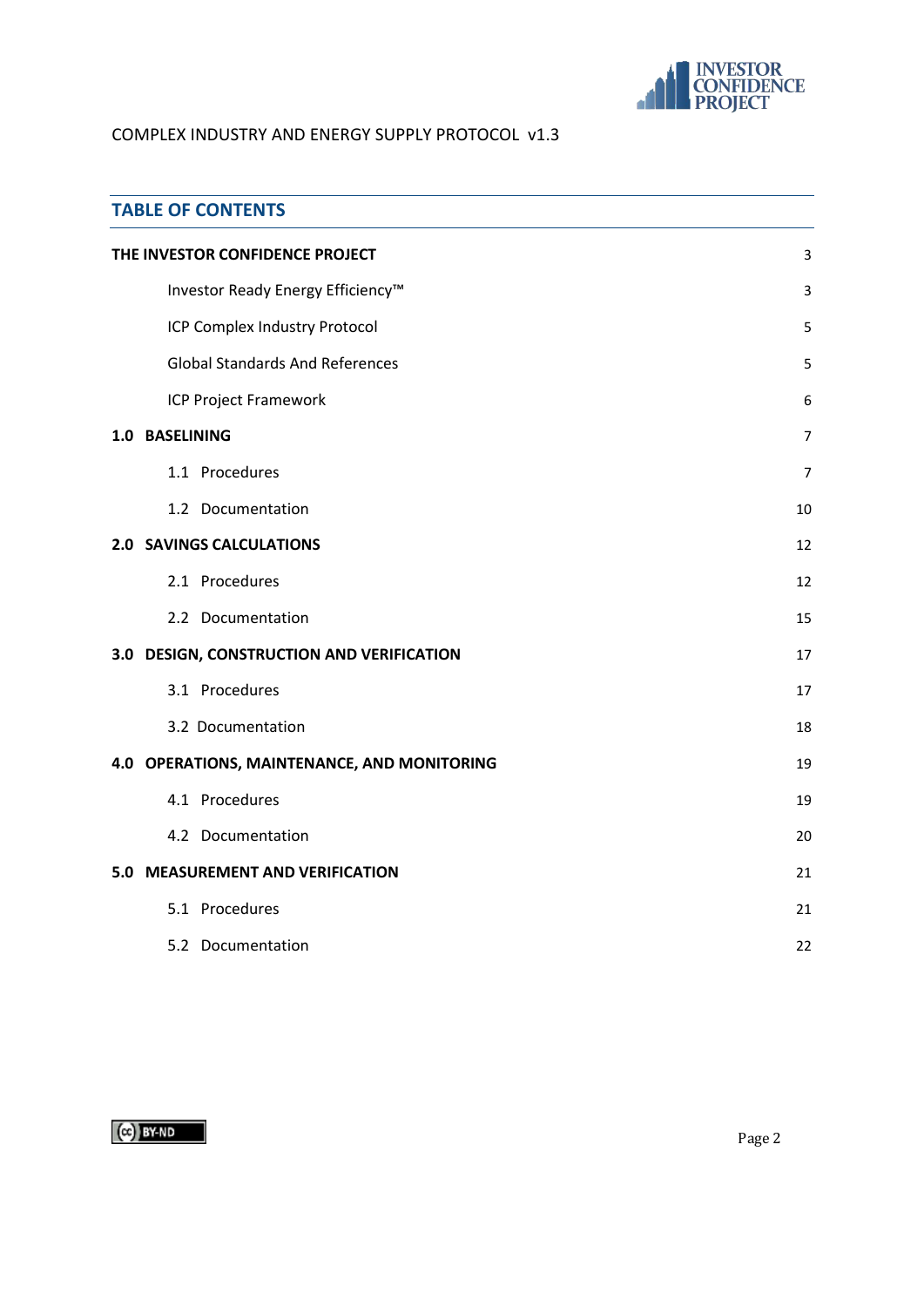

#### <span id="page-2-0"></span>**THE INVESTOR CONFIDENCE PROJECT**

The Investor Confidence Project (ICP) is a global initiative that focuses on increasing energy efficiency deal flow by ensuring that projects are engineered robustly, financial returns are predictable, and project underwriting can be streamlined. The ICP system is comprised of the ICP Protocols and the Investor Ready Energy Efficiency™ Certification which offer a standardised roadmap for project developers, a market tested methodology for programme administrators, and a certification system for investors and facility owners to accurately and efficiently manage project risk.

ICP is administered by Green Business Certification Inc. (GBCI) and was conceived, incubated and developed by the Environmental Defense Fund [\(www.edf.org\)](http://www.edf.org/).

The development of ICP in Europe was supported by funding from the European Union's Horizon 2020 research and innovation programme under grant agreements No 649836 and No 754056.

For more information, please visit: ICP North America [\(www.eeperformance.org\)](http://www.eeperformance.org/) or ICP Europe [\(europe.eeperformance.org\)](http://europe.eeperformance.org/)

#### <span id="page-2-1"></span>**INVESTOR READY ENERGY EFFICIENCY™**

Investor Ready Energy Efficiency™ (IREE) is a certification awarded to retrofit projects that conform to the requirements of the ICP Protocols, were originated under the direction of ICP developers, and certified through independent review by an ICP Quality Assurance Assessor. IREE projects provide investors, facility and network owners, and other stakeholders with a new level of confidence in project quality.

Investor Ready Energy Efficiency™ Certification occurs after completion of project design and engineering, but prior to construction.

Development of an ICP compliant project includes the following two periods:

- **Certification Period** (pre-IREE Certification). The Certification Period includes all procedures and documentation associated with project development that occur prior to construction. This includes the development of plans (such as the OPV, OM&M, and M&V plans) that describe the tasks and documentation that will be performed during the Performance Period.
- **Performance Period** (post-IREE Certification). The Performance Period refers to the construction and post-construction (post-retrofit) period after IREE Certification is achieved. The ICP Protocols require certain procedures and documentation that occur during the Performance Period which are specified in various plans that are developed during the Certification Period. These plans, and the requirements identified in them, should be explicitly required by the investor or facility owner to be included in the project developer's scope of work and contract. If necessary, the services of the Quality Assurance Assessor or other third parties may be retained during the Performance Period to oversee



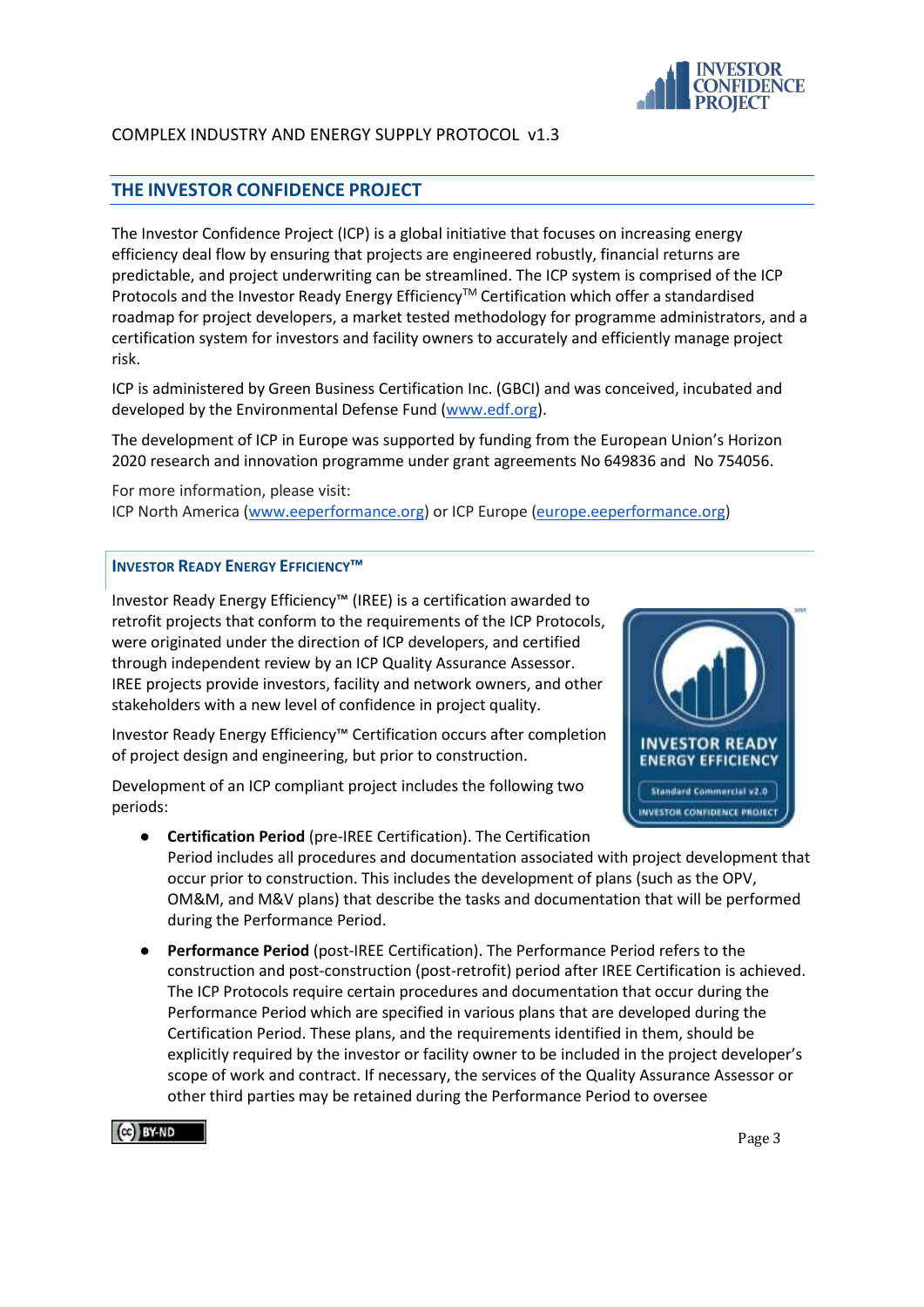

implementation.

 $(c)$  BY-ND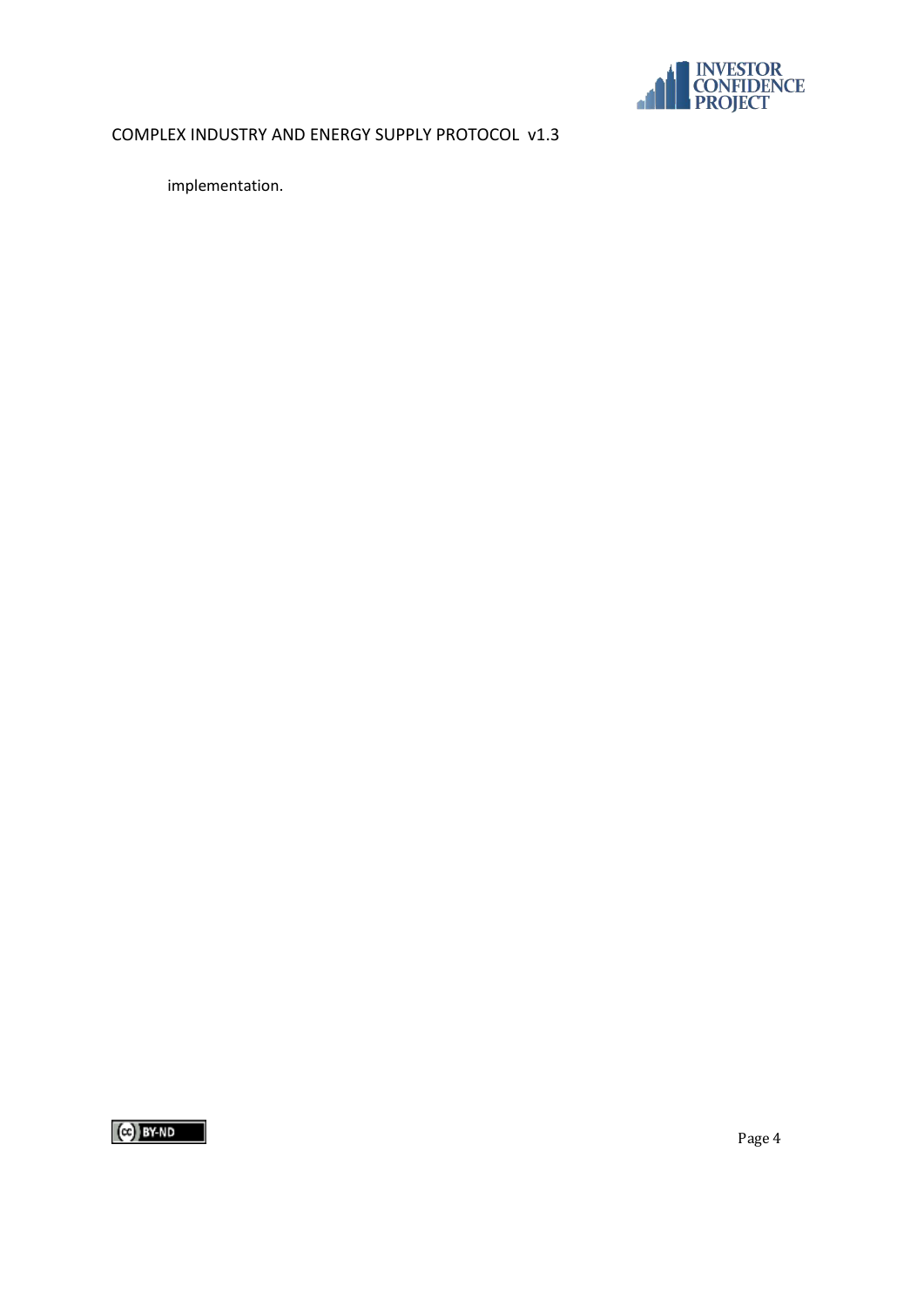

#### <span id="page-4-0"></span>**ICP COMPLEX INDUSTRY AND ENERGY SUPPLY PROTOCOL**

To conform to the ICP Protocols, projects must meet the specified procedural and documentation requirements detailed in this document. In order to ensure the protocol requirements optimally fit the project, it is crucial that the project developer selects the [correct ICP Protocol.](http://europe.eeperformance.org/projects.html) This protocol is intended for complex industry energy efficiency and district energy network upgrade projects that include:

- **Installation of new technology types or capacities, including new utility generation technologies** - for example, major changes to plant configuration requiring controls modifications, or pipework insulation upgrades
- **Installation of ECMs with variable and/or unpredictable loads**  for example, refrigeration plant

This protocol does not cover district energy projects consisting of the development of new networks or the extension of existing networks to supply new customers.

Where industrial projects include bespoke, process-specific ECMs, the project developer must either have experience themselves in a similar process and technology, or they must work with an experienced specialist. This experience should be documented in the form of a CV and submitted to the Quality Assurance Assessor during the certification period.

Where Energy Service Companies (ESCOs) are involved in developing projects, they must also meet any national requirements for ESCOs (see *Qualifications and Certifications List)*.

Additional resources to this protocol include:

- **Project Development Specification** is the reference guide for all ICP Protocols and includes detailed explanations of the requirements as well as supporting references and tools.
- **[ICP Protocol Glossary](http://europe.eeperformance.org/glossary.html)** defines industry terminology found in the ICP Protocols.
- **[ICP Acronym Dictionary](http://www.eeperformance.org/acronyms.html)** defines the various industry acronyms.
- This document also makes use of tool-tips to provide context and information associated with various terms and requirements.

#### <span id="page-4-1"></span>**GLOBAL STANDARDS AND REFERENCES**

Throughout this document, reference is made to European and international standards, guidance and resources when relevant to protocol requirements. Resource references are shown in *italics*. Where a relevant national standard, guidance or resource is available, this may be used as an optional alternative resource to the European or international standard, provided it can be demonstrated that it meets ICP requirements.

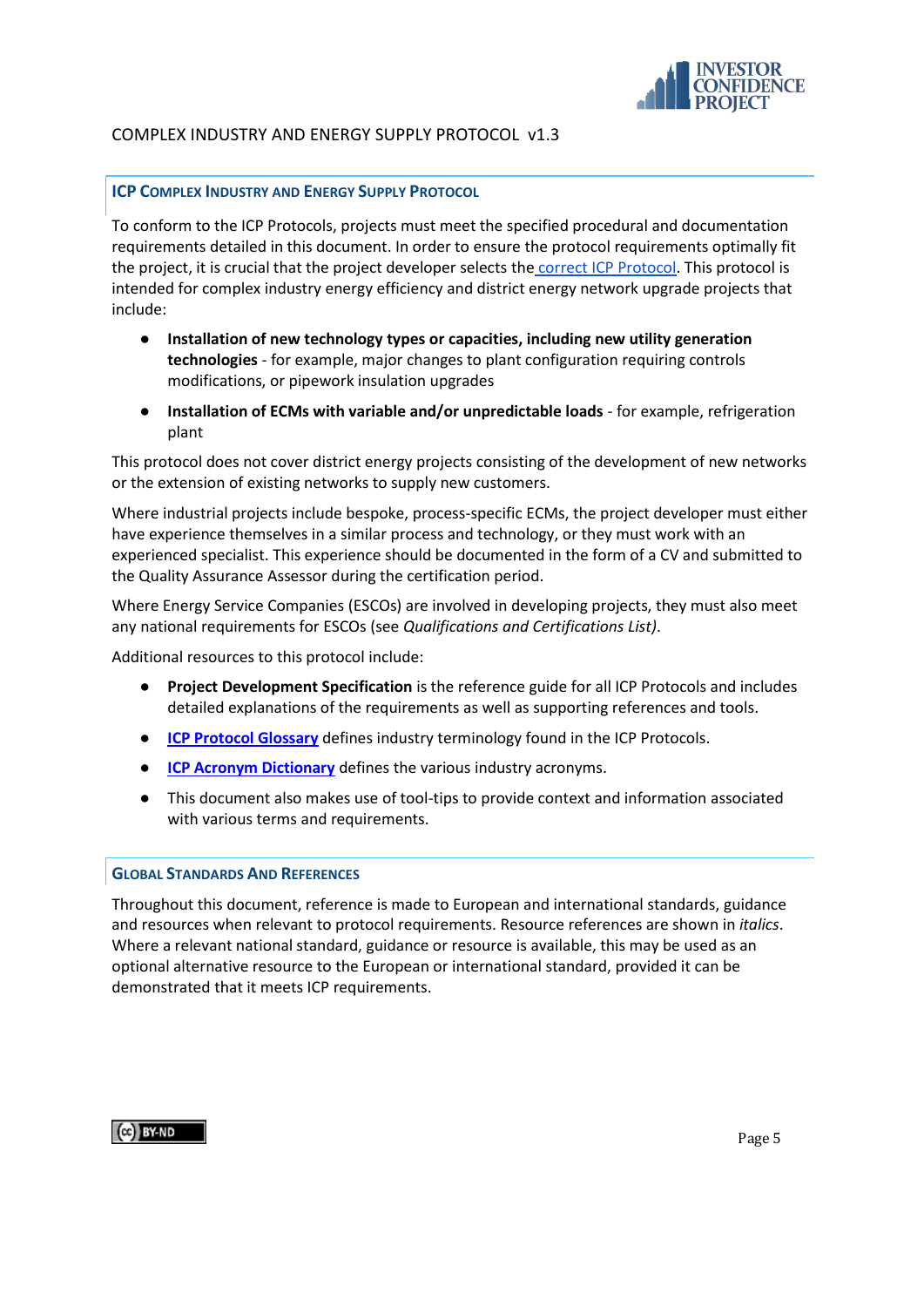

<span id="page-5-0"></span>

The ICP Protocols are structured based on five project lifecycle phases that represent the entire lifecycle of a well-conceived and well-executed energy efficiency project. For each phase, the protocol establishes minimum requirements for:

- **Procedures** specific tasks to be performed during the certification period.
- **Documentation** required documentation supporting procedures, calculations, as well as plans that specify procedures to be executed in the performance period.

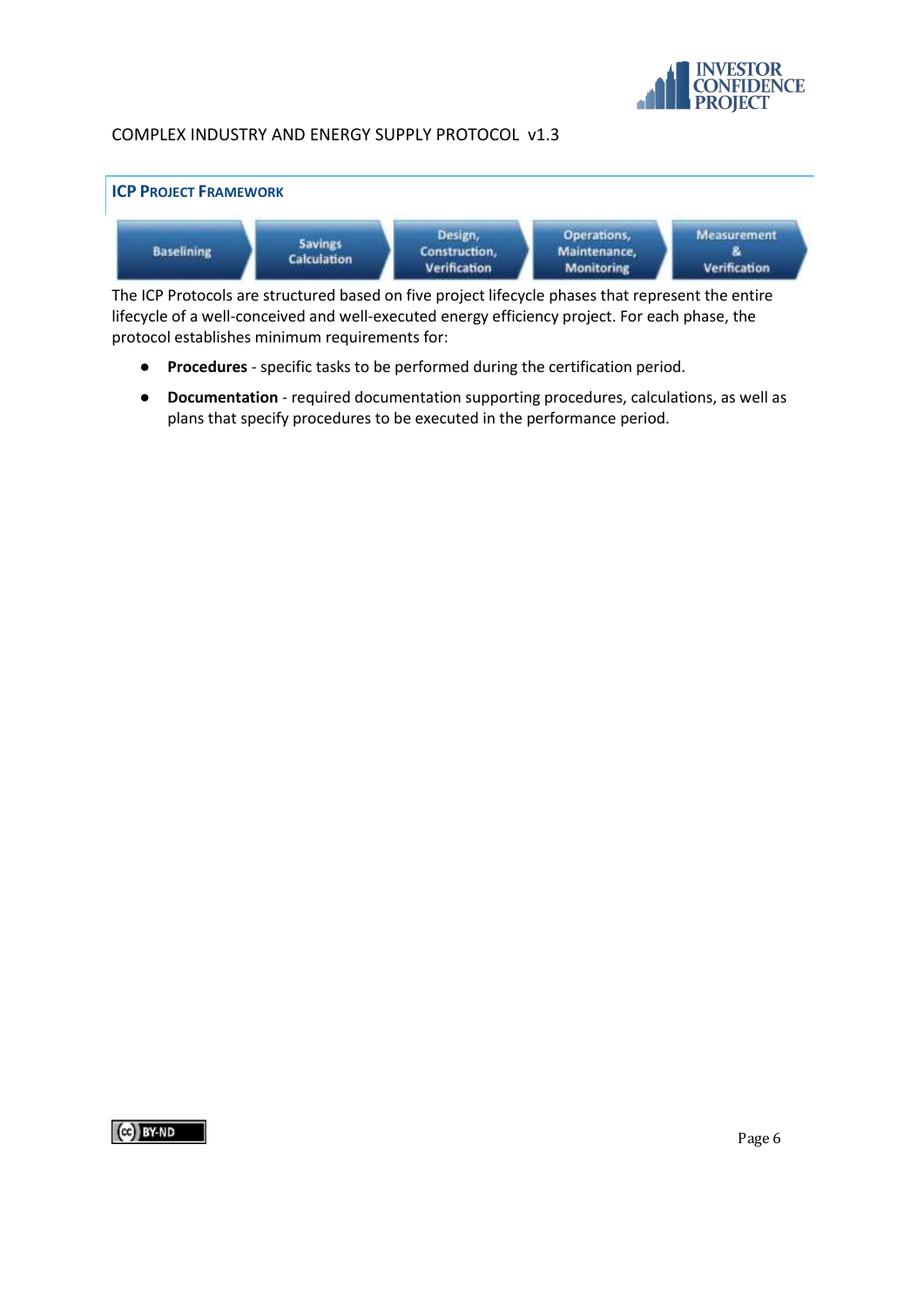

# <span id="page-6-0"></span>**1.0 BASELINING**

Before starting the project development process, the project developer must demonstrate that their organisation has suitable professional insurance in place which meets the needs of the project owner or investor, both in relation to the type of coverage (i.e. covering project development activities) and in the amount of coverage (i.e. appropriate to the nature and scale of the project).

The baselining efforts involve the development of a baseline and collection of all the information needed to perform the tasks associated with the savings calculations, economic analysis, and development of plans for the performance period. Under a best practice approach, the starting point for any energy efficiency project is an energy audit, conducted by a qualified professional and following the requirements set out in *EN 16247-1 Energy audits - General requirements*, *EN 16247-3 Energy audits - Processes* (for industrial projects) and *ISO 50002 Energy audits - Requirements with guidance for use*.

The baseline must establish how much energy a facility, system or sub-system can be expected to use over a representative time period. This should cover all energy consumed at the facility or within the system which is within the measurement boundary. This may include any energy sources which are produced as waste streams or stored and consumed on-site, and any renewable energy sources that are generated and used on-site. Modelling methods for establishing the baseline in an industrial facility may include developing an energy-mass balance, and pinch analysis for the assessment and optimisation of thermal energy streams.

The baseline model should be normalised by factoring in the impact of independent variables such as production quantities and rate, ambient weather conditions and raw material composition. Where demand charges or time-of-use pricing are in effect, load profiles must be provided to show the pattern of daily demand and incorporated annual adjustments.

IPMVP Options B and C are appropriate M&V approaches under this protocol. In selecting an appropriate measurement boundary, the practicalities of collecting explanatory variable data to give a sufficiently accurate baseline model should be considered.

Guidance on developing baselines can be found both in *EVO 10000 – 1:2016, IPMVP Core Concepts* and *ISO 50006:2014 Energy Management Systems – Measuring Energy Performance Using Energy Baselines and Energy Performance Indicators.*

#### <span id="page-6-1"></span>**1.1 PROCEDURES**

- 1. **Ensure that the insurance requirements of the project owner/investor have been met in relation to project development activities**, both in the type of coverage and in the amount of coverage**.**
- 2. **Work with the M&V specialist to define the measurement boundary** which will vary depending on the size and complexity of the ECM(s), and can be set at site level (Option C), or at the system or equipment level (Option B). The boundary should be set to be wide enough to capture the full extent of the energy changes caused by the ECM, yet also narrow enough to limit the effect from other ECMs. In practice, meeting the statistical validity requirement

**CO** BY-ND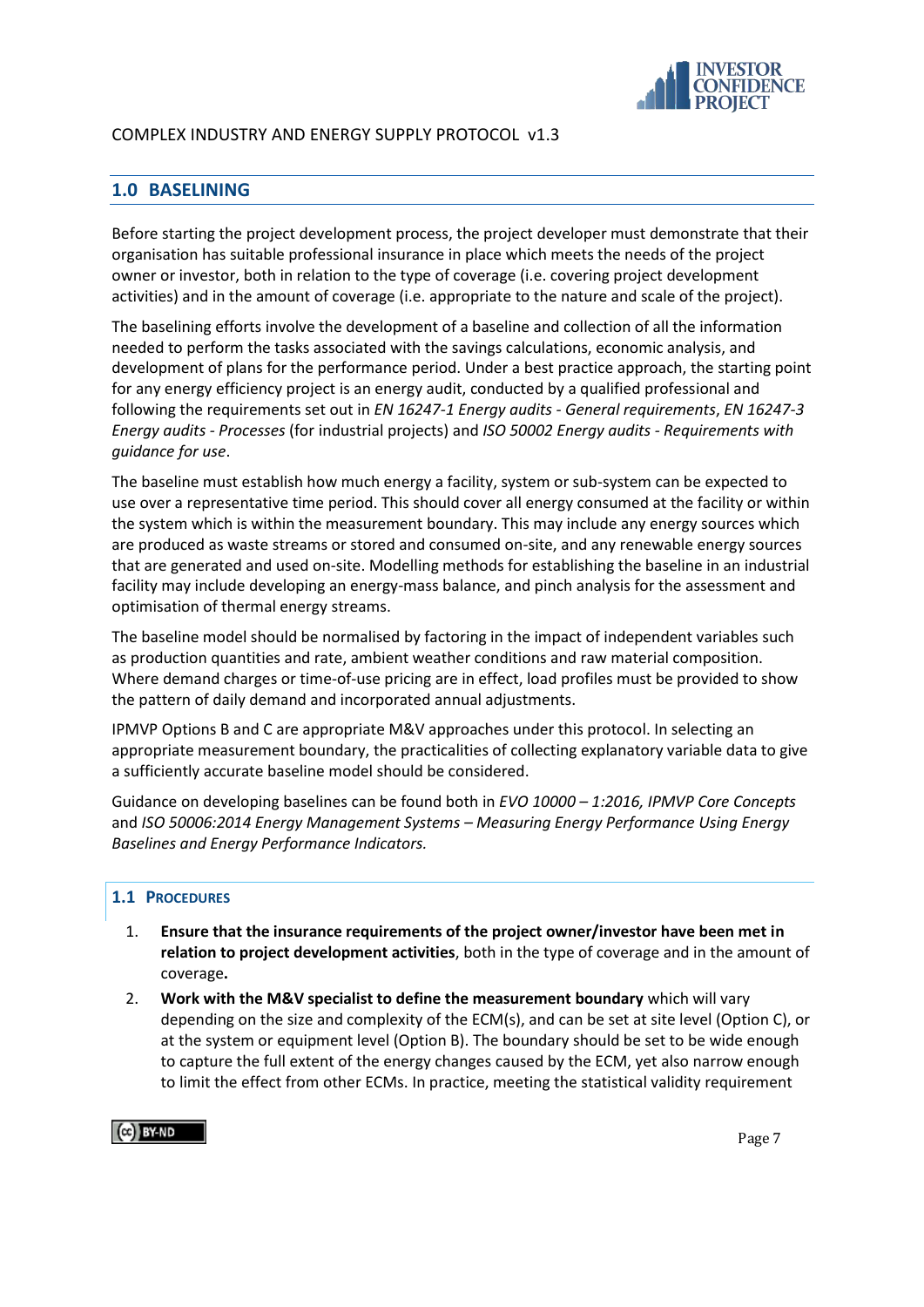

described in step 8 is likely to require the collection of data on independent variables that explain variations in energy use. Selecting a measurement boundary that is too broad within which too many independent variables have a significant effect on variation in energy use - may make it impractical to achieve the statistical validity requirement.

- 3. **Establish the baseline period** such that at least one full energy-use cycle is represented. Where IPMVP Option C is used, 12 months of data is usually required. However, in industrial facilities, energy-use cycles may not be seasonal, and may instead relate to shift patterns or production cycles. In such cases, a shorter baseline period is acceptable provided it can be demonstrated that a period representative of a full energy-use cycle has been selected. Where assets that exhibit degradation in energy performance over time are being upgraded, a longer baseline period should be selected to give a realistic view of the asset's pre-upgrade energy consumption. The baseline period should occurs immediately prior to the deployment of the ECM(s).
- 4. **Collect energy source data, independent data, and utility rate schedules** for all energy sources and fuels entering or leaving the defined measurement boundary to inform baseline and savings calculations. Data to gather should include:
	- a. **Historical Energy Use**: Collect energy use data for all energy inputs to the measurement boundary with a goal of accounting for 100% of energy inputs.
		- i. These data should be used as the basis for an analysis that is adherent with the requirements of IPMVP.
		- ii. For non-metered fuel types either install sub-metering, utilise billing or other final use data to estimate energy use.
		- iii. Metered data associated with energy that can be shown to have no interaction with the energy associated with the ECMs may be excluded.
		- iv. Frequency of data collected should be sufficient to meet the regression modelling criteria set out below.
		- v. Either exclude or adjust the baseline accordingly to account for any data which is not representative of typical operating conditions (for example, periods of unusually high or low production for industrial facilities, or periods of low occupancy for district energy networks). Where a facility has different modes of operation, separate models may need to be created to meet the regression modelling criteria. Refer to PDS (section 1.4) for further guidance on adjusting for different operating modes. Cost data for electricity and each energy source should also be collected including unit and total annual costs.
		- vi. Within the measurement boundary, include energy sources and fuels which are stored on site or produced as waste streams. For such sources, ensure the net consumption is calculated separately for each input energy source. Refer to PDS (section 1.4) for guidance on net energy consumption accounting.
	- b. **Production Data:** For the defined baseline period, acquire production data at appropriate intervals, where this is relevant to explaining variation in energy use within the measurement boundary. This may be expressed as input materials, or broken down by SKU (Stock Keeping Unit) or volume of finished product.
	- c. **Weather Data**: For the defined baseline period and where relevant to explaining variation in

 $\bigcirc$  BY-ND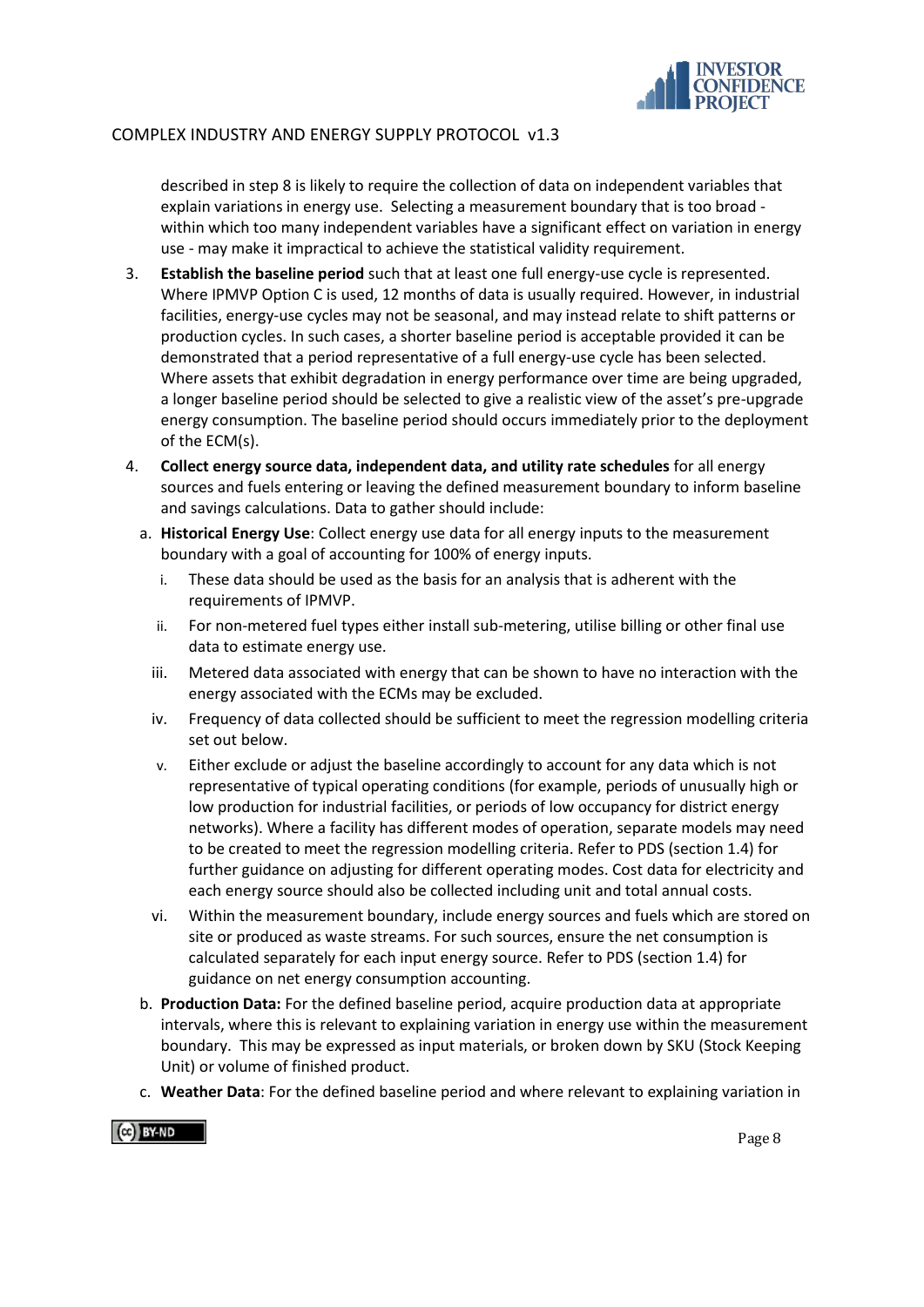

energy use within the measurement boundary, acquire weather data (such as degree-days for heating and cooling) from the closest weather station or on-site measurement for the baseline period.

- d. **Occupancy Data**: Where available, for the defined baseline period and where relevant to explaining variation in energy use within the measurement boundary, acquire vacancy rates, space uses and occupancy schedules from the building owners or operators. following the requirements set out in *EN 16247-2 Energy audits – Part 2: Buildings (section 5.3.2)*. Tracking vacancy rates is a static factor which may require non-routine adjustments during the reporting period for district energy upgrade projects.
- e. **Other Independent Variable Data:** Acquire other independent variables that significantly affect the energy use, such as raw material input characteristics (e.g. temperature and heat/moisture content), humidity, etc., for the defined baseline period chosen or as otherwise needed for an accurate regression model.
- f. **Baseline Operational/Performance Data:** Acquire system performance data used to inform the energy savings calculations (e.g. equipment efficiencies and capacities). These data need to include a comprehensive data set for all systems and can be collected through interviews, reviews of facility/network documentation (as-built plans, controls sequences, etc.), observations, spot measurements, short-term monitoring, and functional performance tests.
- g. **Asset Information**: Acquire data and material specifications/inventories for the physical parts of the facility or network that contain the systems within the measurement boundary, following the requirements set out in *EN 16247-1 Energy audits - General requirements*, *EN 16247-3 Energy audits - Processes* (for industrial projects) and *ISO 50002 Energy audits - Requirements with guidance for use*. This information will be referenced in any future adjustments to the facility and/or assets that may be made.
- 5. **Energy balances**: where relevant to the proposed project, and particularly for industrial projects, develop energy balances for the systems associated with the proposed ECMs to understand the flow of energy in all streams entering and exiting the measurement boundary. Care should be taken to account for the energy content in **all** streams including, for example, heat contained within a wastewater stream. Use metered data or, where such data does not exist, use engineering calculations to model estimated consumption as set out in *EN 16212:2012 Energy Efficiency and Savings Calculation, Top-down and Bottom-up Methods (section 6)*.
- 6. **Calendarise the independent variable data** to the same time interval that aligns with the defined baseline period. Refer to PDS (section 1.4) for guidance on partial month billing data calendarisation.
- 7. **Establish the energy-use characteristics of the equipment or system which are within the measurement boundary**, broken down into load and hours-of-use components. Sources of information should include equipment inventories and operating performance, and should be consistent with calculated energy end-use consumption.
- 8. **Develop the baseline energy consumption model.** Where regression modelling is required, use the methodology described in *ISO 50006:2014 Energy Management Systems – Measuring Energy Performance Using Energy Baselines and Energy Performance Indicators (Annex D)*.

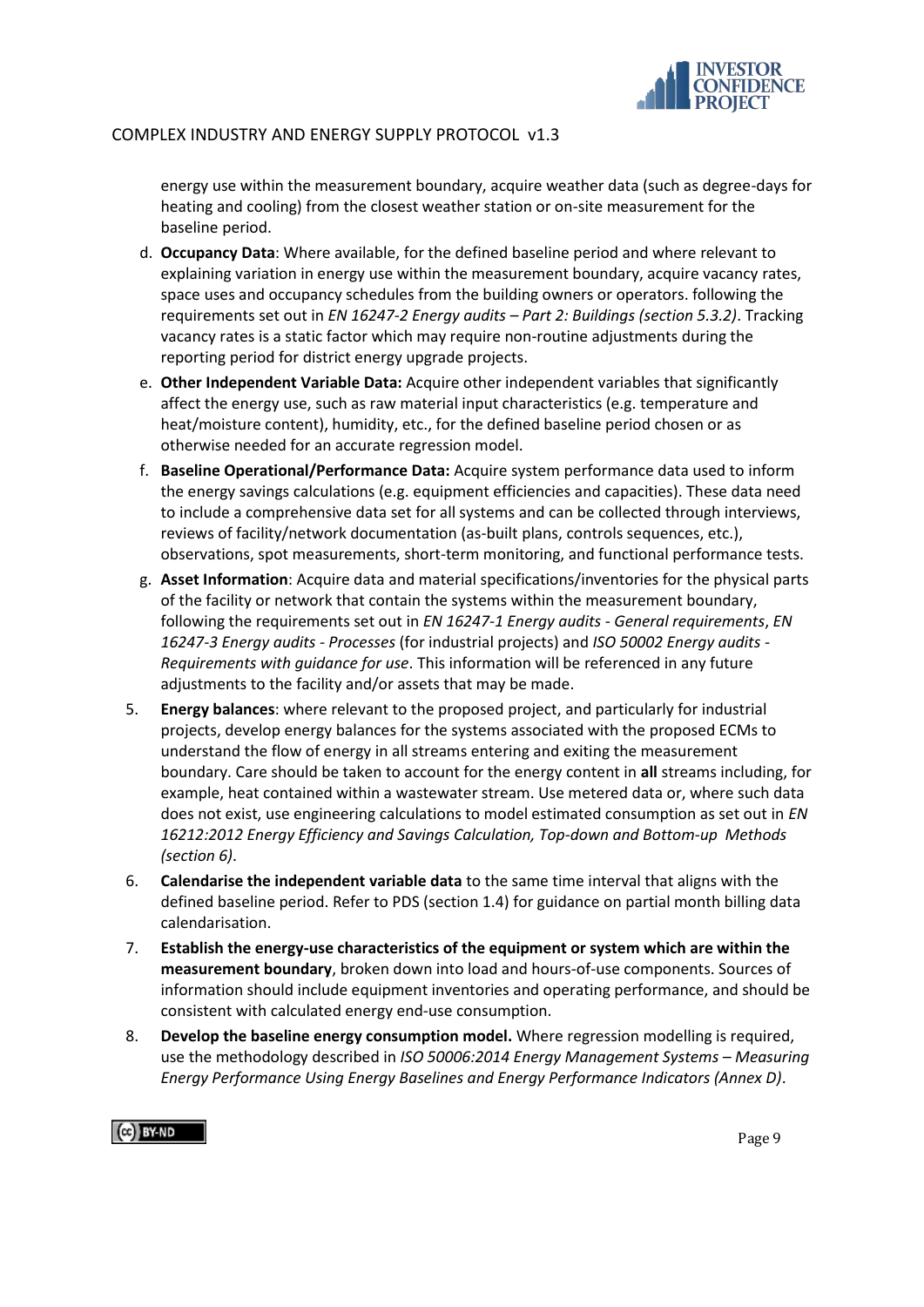

- 9. **For regression models, perform model sufficiency test** to an accuracy of achieving an appropriate goodness of fit of energy data variability to independent variables according to IPMVP's Statistics and Uncertainty for IPMVP 2014. Achieving a high R<sup>2</sup> value in industrial applications may be challenging and, in some cases, regression modelling may not be appropriate. For any project type, assessment of  $R^2$  values should only be used an initial check. Any candidate model should be evaluated on the basis of the predicted savings, which must be greater than twice the standard error of the baseline value, as set out in IPMVP - see *IPMVP: Statistics and Uncertainty for IPMVP, 2014 (section 1).* In the event that this criteria is not met, consider alternative approaches including more precise measurement equipment, more independent variables in the mathematical mode, larger sample sizes, or an IPMVP Option that is less affected by unknown variables.
- 10. **Establish peak demand and pricing** (where peak demand pricing is in effect), based upon hourly data as a minimum. Where hourly data are not available, explain why, and describe any potential impacts this may have on the baseline and savings calculations as well as how these issues will be addressed.
- 11. **Chart average daily demand** (where demand charges or time-of-use pricing is in effect) in 15 minute intervals (maximum available frequency if 15-minute is not available) with time on the x axis and kW on the y axis for typical weekday and weekend days in the spring, autumn, winter, and summer.

#### <span id="page-9-0"></span>**1.2 DOCUMENTATION**

- Contractual evidence of the project owner/investor's insurance requirements for the project developer, which relate to the proposed project, such as a copy of the Request for Proposals document or Energy Performance Contract, and proof that the required insurance is in place, usually in the form of a current insurance certificate; alternatively, written confirmation from the project owner/investor that their insurance requirements are satisfied may be provided.
- Full energy data as a computer-readable file, including:
	- Raw meter readings should include from-date and to-date, energy-unit value, energy use charges, demand quantities and demand charges. The duration of the energy data should match the defined baseline period, and be consolidated to a set of consistent periods (e.g. monthly / weekly) common for all energy sources. Data may also include bulk-delivered fuel information, including units delivered and associated costs. Local currency should be used.
	- The dataset must cover all forms of purchased energy and energy produced on-site that are part of the baseline. Where applicable, this will include aggregated data for any third-party operated portions of the facility or network, or an approximation of energy use by the third-party, descriptions of the metering and sub-metering of energy, and an explanation of how energy costs are recharged.
	- Provide a brief description of how periods are consolidated to the integer years/months periods applied. Dates of meter reading periods will vary from one energy source to another.
- The start and end dates of the baseline period and why that period was chosen. Provide a brief

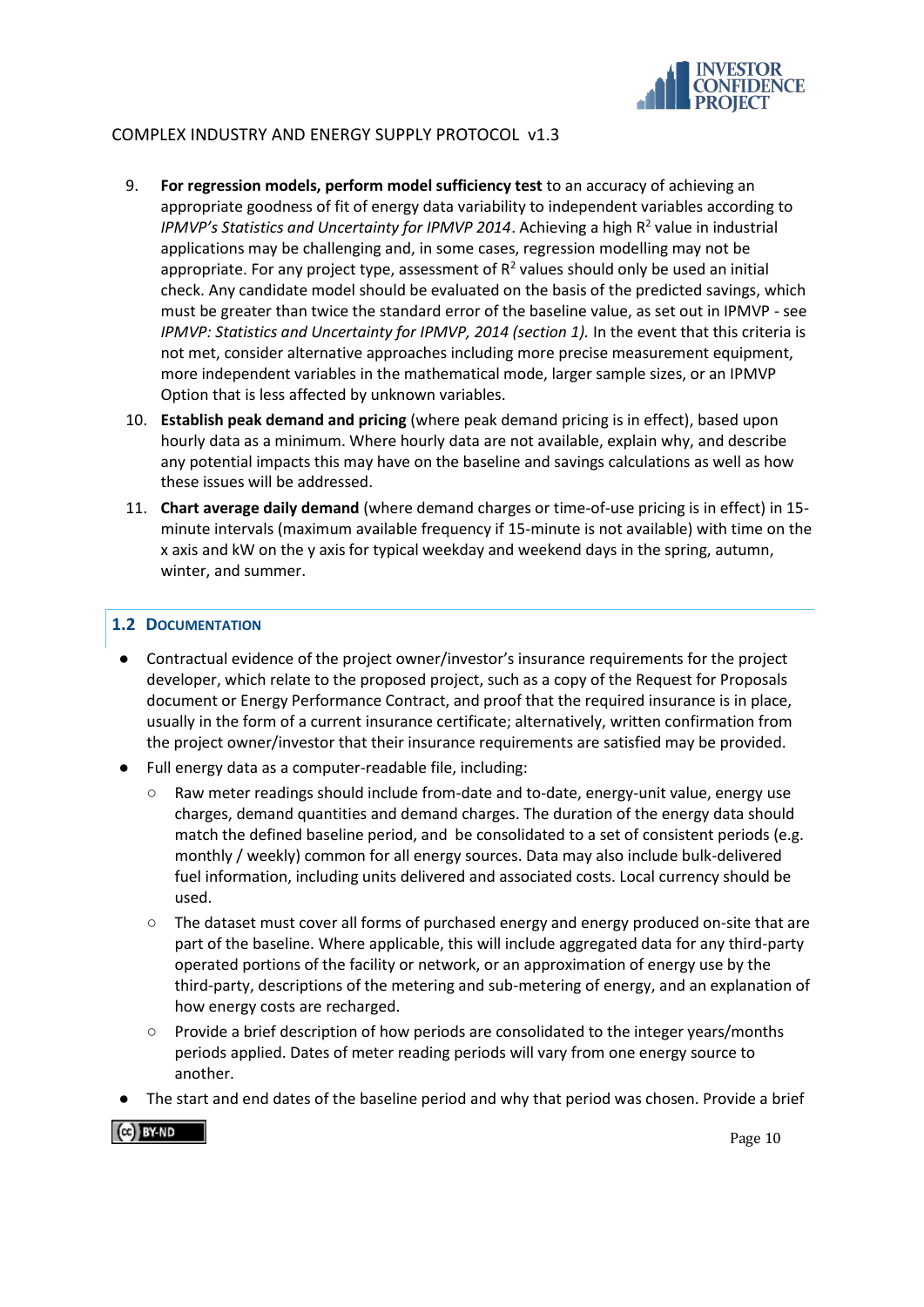

description on how the baseline period has been selected, and how the independent variable(s) relate to the energy-use cycle.

- For industrial projects, provide a summary of the facility's activities and energy uses, including a description of the processes undertaken within the facility. For district energy projects, provide a summary of the existing energy centre and distribution network, including a short description of its operation and the buildings that it serves. Refer to guidance in the Project Development Specification.
- All data used in the regression analysis, such as production data and weather data, corresponding to the baseline period.
- All analysis carried out on the baseline data including:
	- $\circ$  Energy balances for the facility and the systems within the measurement boundary
	- Regression analysis, including outcomes of the model sufficiency and statistical validity tests
- As appropriate for recommended upgrades, include facility drawings, equipment inventories, system and material specifications, field survey results and/or CAD take-offs, observations, short-term monitored data, spot measurements, and functional performance test results. For district energy projects, provide information on pipework distribution routes, locations of primary plant and connections to secondary systems.
- Utility rate structure as published by the utility and the commodity provider (if the two are separate) including a breakdown of distribution costs, commodity costs, demand charges, taxes, and time-of-day variability for each of these elements.
- Copies of at least one bill, or equivalent data, preferably in a machine-readable format for all energy sources consumed, including the description of the tariff structure and any fixed charges.
- List of project-specific routine adjustment factors to be included in the M&V Plan.

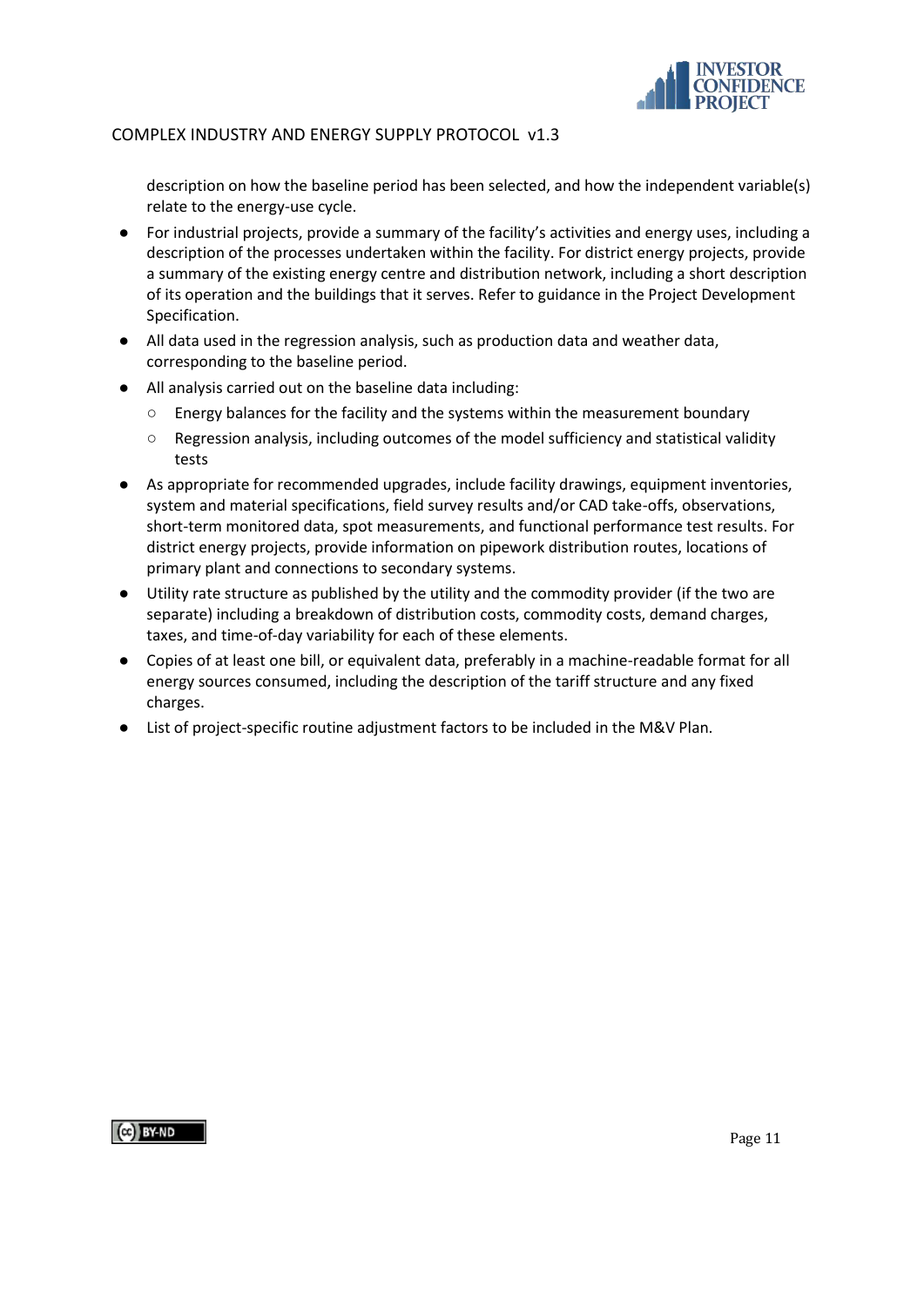

# <span id="page-11-0"></span>**2.0 SAVINGS CALCULATIONS**

Calculations of estimated savings for projects using this protocol must be based on transparent calculation methods or tools. Energy efficiency projects in industrial facilities may take many forms, with different approaches taken to calculate energy savings. However, all savings calculations must be based on sound engineering methods and best practice, and be consistent with the following core IPMVP principles: accuracy, completeness, conservativeness and transparency.

The results of the savings calculation process should also be calibrated to estimated or known energy end-use consumption. Energy savings calculations must be developed using open source tools. However, supporting calculations may require the use of proprietary tools. Where these are used, the documentation must include history of previous use, detailed description of the calculation methodologies and assumptions used by the tool, as well as papers, studies or documentation demonstrating the technical rigour of the tool and methodologies employed.

In addition to the development of ECM savings calculations, other elements necessary to prepare an investment package must be documented here. This will necessitate detailed design work and coordination, and would usually include the design development of plant, pipework and ancillaries and civil and other supportive works to allow fixed prices to be generated.

Once the savings calculation process is complete, if there has been a substantial change to the magnitude of the expected energy saving compared to initial estimates, it may be necessary to revisit the baseline during the certification period (section 1.0). For example, if the expected saving is smaller than originally anticipated, the proposed baseline may not longer adhere to the statistical validity principle explained in section 1.1 (and EVO 10100 – 1:2014, *Statistics and Uncertainty for IPMVP*, section 1.2). This may necessitate the selection of a different measurement boundary, collection of more data on independent variables, or selection of an alternative IPMVP Option.

#### <span id="page-11-1"></span>**2.1 PROCEDURES**

- 1. **Develop initial savings estimates** by comparing the current facility/network or system to industry best practice, or by using benchmarking data, input from system operators or empirical observations from existing projects.
- 2. **Establish preliminary cost estimates** for each ECM under consideration. Initial quotes may be obtained from the contractor(s). Alternatively, cost estimates may be based on the engineer's experience with previous projects, detailed conceptual estimates, nationally recognised sources of cost estimating data, general contractor quotes or other sources.
- 3. **Ascertain the preferred financial analysis metrics** and criteria of the investor (or owner) in order to evaluate ECMs. Metrics may include simple payback period (SPB), return on investment (ROI), internal rate of return (IRR), net present value (NPV), cash-flow analysis, and/or savings-to-investment ratio (SIR). While energy savings (avoided utility costs) may be the primary source of financial returns from the project, ensure that other non-energy sources of cost savings or losses are integrated into the investment package, where these can be feasibly and unequivocally translated into monthly cash flows, and documented accordingly.

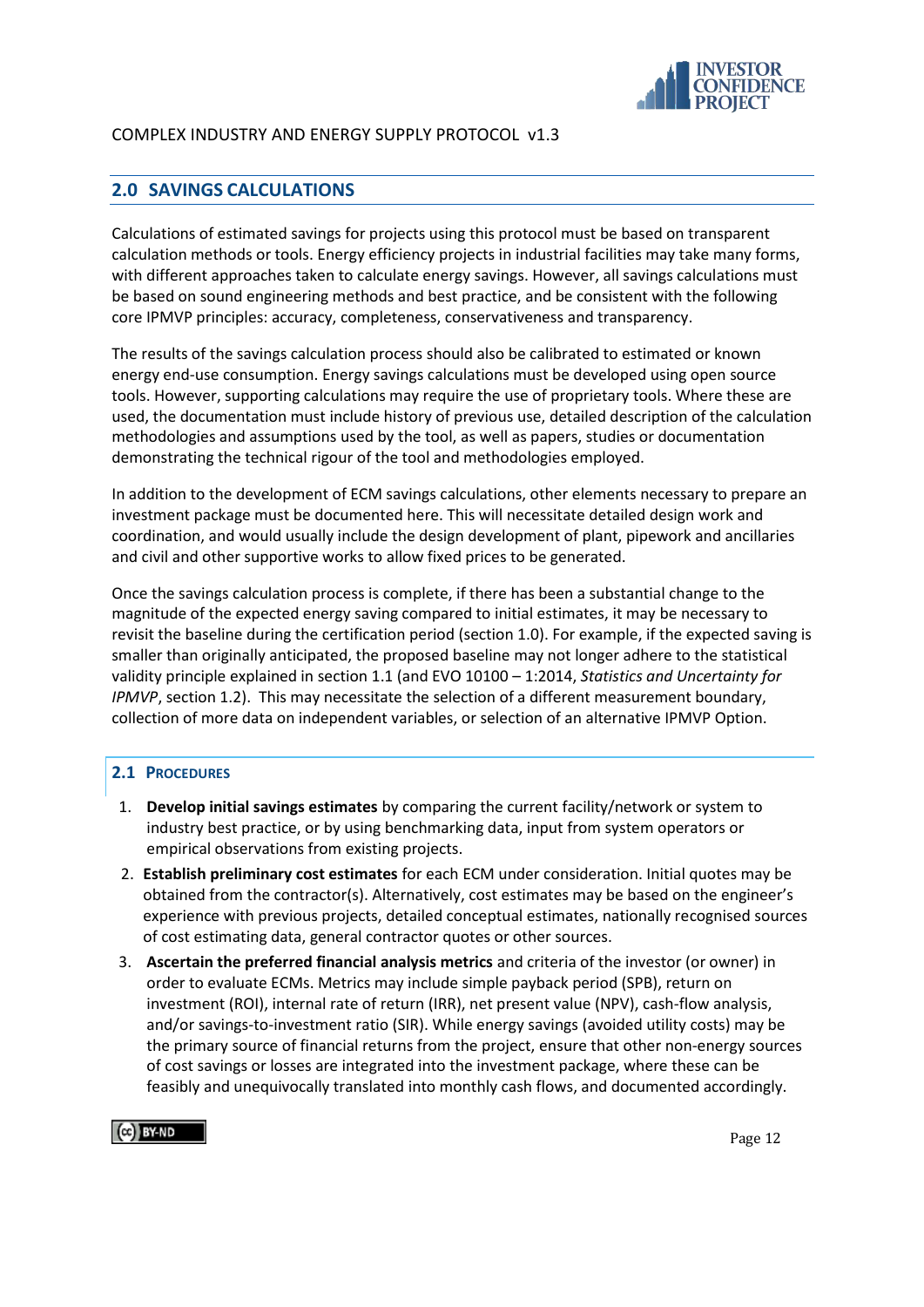

Examples may include demand management or grid services, avoided equipment downtime, increased export of energy generated on site, improved workforce productivity or improved product quality. Where required by the investor, carry out sensitivity analysis to assess the impact of variations in critical variables (e.g. production or heat output) on the predicted savings.

- 4. **Develop a set of recommended ECMs** and select ECMs that are likely to achieve the investment criteria. Under a best practice approach, this will be based on the results of the energy audit, as well as on the experience of the engineers involved, facility/network owner preferences, observed condition and operation of existing systems, preliminary calculations, and contractor recommendations. Where an energy audit is being carried out, and if national requirements exist for individuals or organisations conducting energy audits, then these requirements must be met (see *Qualifications and Certifications List)*.
- 5. **Develop detailed energy savings calculations**:
	- a. **Choose an individual to perform energy savings calculations with one of the following:**
		- i. Nationally/Internationally recognised energy savings calculation certification (see *Qualifications and Certifications List)*, **or**
		- ii. At least three years' experience in industrial or district energy projects as relevant to the proposed project, documented in the form of a CV outlining relevant project experience.
	- b. **Where industrial projects include bespoke, process-specific ECMs**, the project developer must either have experience themselves in a similar process and/or technology, or they must work with an experienced specialist. This experience should be documented in the form of a CV outlining relevant project experience.
	- c. **Use open-book methods** such as spreadsheets, or commercially available or in-house methods.
	- d. **Prepare input values** using on-site observations, measured data, and input from equipment suppliers, on-site engineering teams and any other relevant specialists.
	- Prepare calculations in a readily readable and usable form based on facility/network documentation including plans, equipment schedules, field confirmations, observations and tests.
	- Hourly energy consumption data should be used as the basis for calculations, unless it can be demonstrated that this is not required. Where hourly data is not available, the maximum frequency of data that is available should be used, in conjunction with a suitable calculation approach which compensates for this lower resolution of data.
	- Document calculation processes, formulas, as well as assumptions used and their sources.
	- Where inputs must assign efficiencies, rates, and other values that are not readily measurable, the basis of such assignments must be clearly stated.
	- Identify equipment part-load profiles, operating conditions and associated efficiencies.
	- Confirm operating schedules for shift patterns, seasonal variations, zone variations, overtime use, cleaning and maintenance schedules and practices, as relevant to the

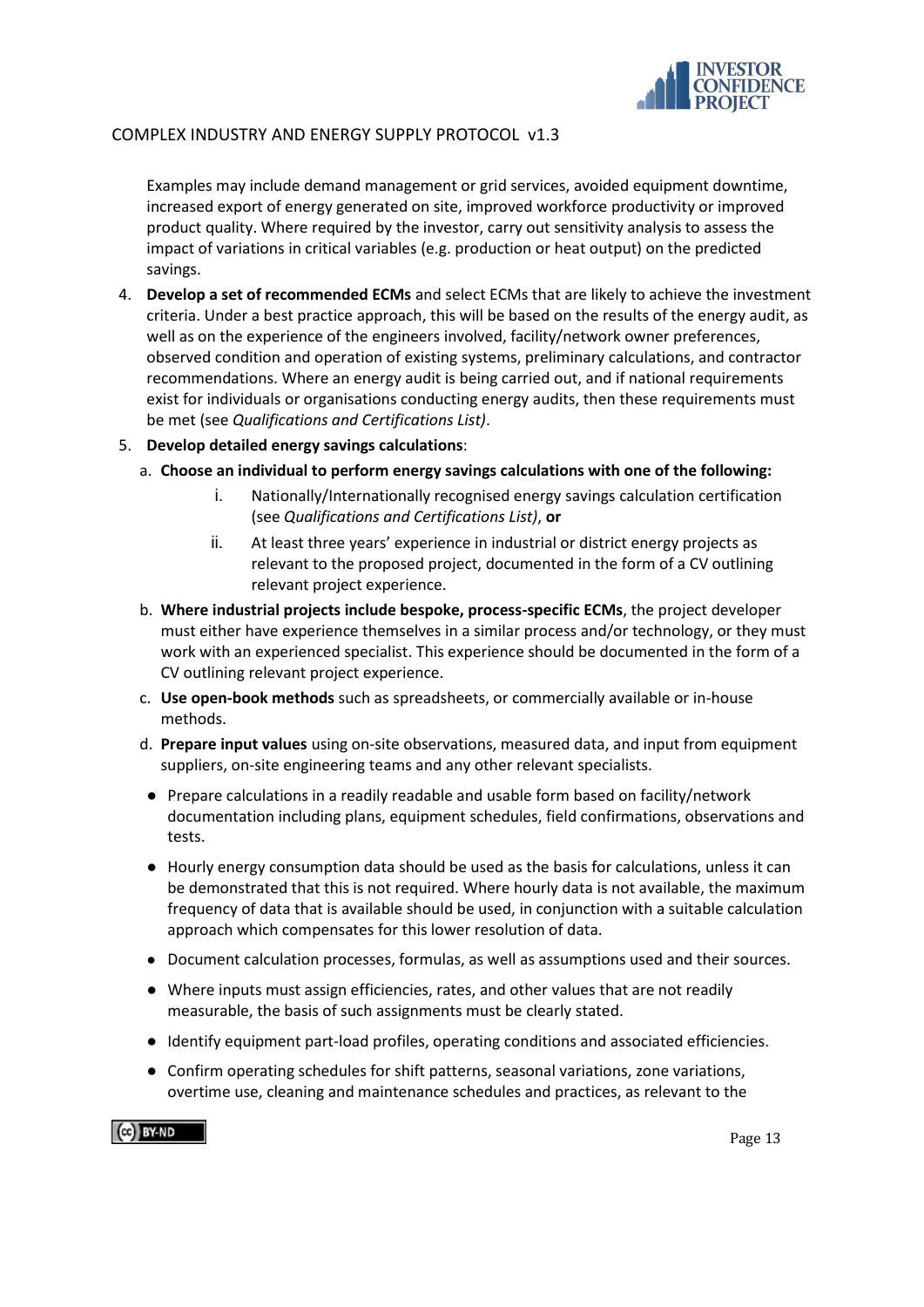

proposed project.

- Disclose and describe inputs/outputs (identify and document defaults versus assumptions) including those from any companion tools (e.g. load calculators, field testing) used to create inputs for the savings calculations.
- Refer to IPMVP guidance and *EN 16212:2012 Energy Efficiency and Savings Calculation, Topdown and Bottom-up Methods (section 6)* for detailed guidelines for calculation methods and best practices.
- Where third-party proprietary calculation tools are used for supporting calculations, sufficient documentation must be included to validate unbiased assessment of energy savings estimates. The documentation should allow a Quality Assurance Assessor of reasonable skill and relevant experience to trace the projected saving back to the physics of the underlying system.
- Screening tools are an acceptable method for preliminary consideration of measure applicability, but must not be used as a substitute for detailed calculation methods.
- e. **For each ECM, calculate the individual energy savings performance and cost effectiveness.**  Clearly document the calculation methodology, formulas, inputs, assumptions and their sources**.**
- f. **Account for interactive effects** associated with the ECMs, as well as interactions between measures, where required. If their magnitude is significant compared to the ECM energy savings, interactive effects should be estimated and the associated energy savings adjusted accordingly, and consideration should be given to expanding the measurement boundary to include them.
- 6. **Provide a statement of the energy prices** used to establish the monetary value of the savings. This conversion from energy savings to cost savings must be based on the appropriate local utility rate schedule in effect at the time or, if the facility/network is purchasing from an independent vendor, the commodity price and the utility distribution schedule of charges.
- 7. **Evaluate economics of each ECM** and package of ECMs included in the bid package.
- 8. **Obtain a fixed price for implementing each ECM which is based on the necessary detailed design work**. The final documentation package must have pricing based on bids that represent the price for which a contractor has committed to make the improvements. Design work may include an assessment of the impact of the proposed project on the operation of the facility or network and the environment, and a consideration of any likely interaction between proposed ECMs.
- 9. **Develop final investment package for ECMs** selected to be included in the project scope including operation and maintenance costs. Finalise model-based analysis and recommendations based upon pricing from bids received. The investment package should factor in operation and maintenance costs. Any long-term financial analysis metrics should incorporate available data or reasonable assumptions about the through-life performance of the proposed ECMs, taking account of any potential degradation in performance over time.
- 10. **Prepare a final report summarising ECMs** and compiling all required supporting data. The report must include a summary table with final energy cost savings and pricing for each

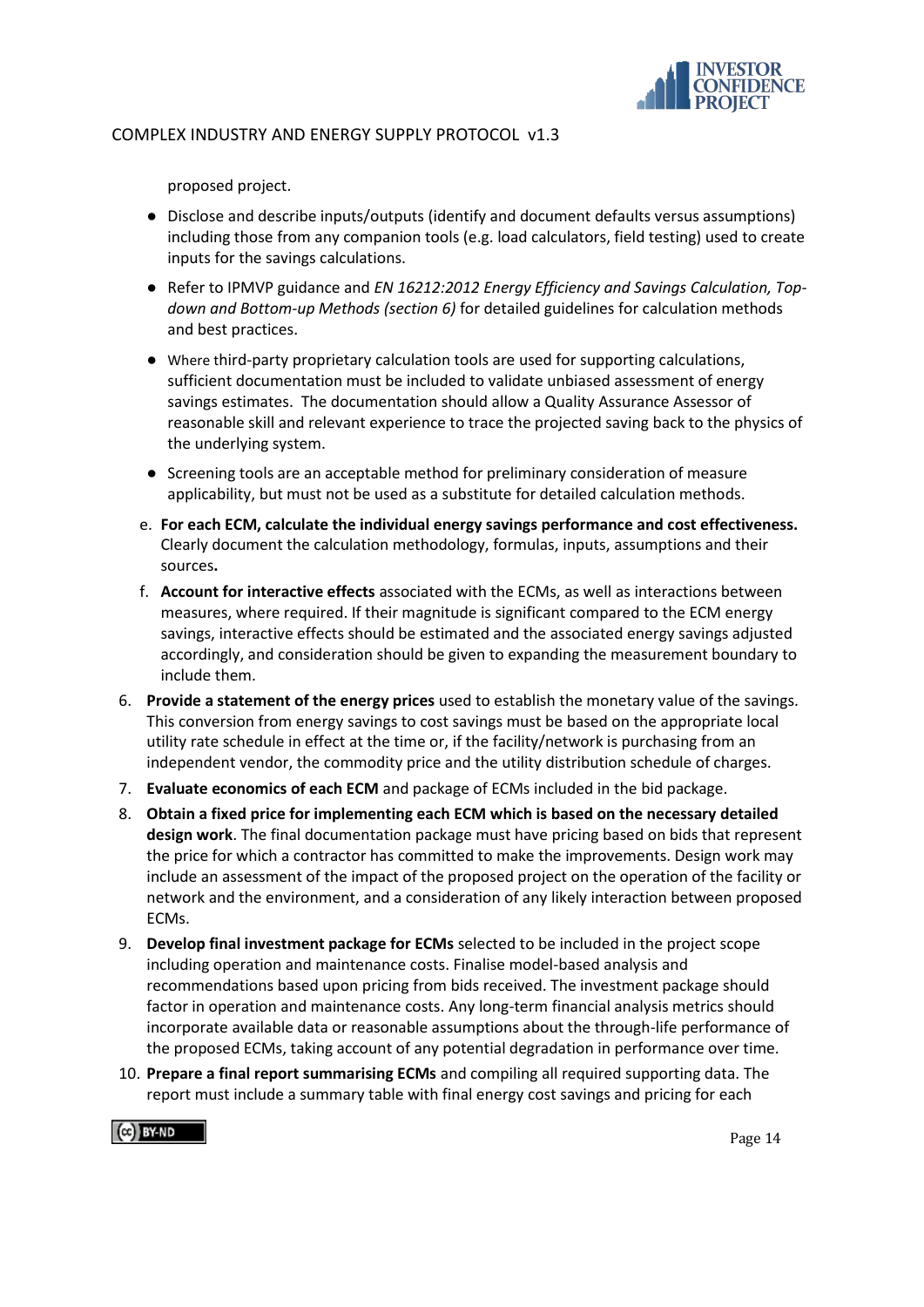

measure and package of measures.

#### <span id="page-14-0"></span>**2.2 DOCUMENTATION**

- Qualifications of the person(s) performing the savings calculations.
- Where required for industrial projects, CV documenting relevant process experience for Project Developer or specialist.
- ECM savings results, including:
	- The submission of workbooks, spreadsheets and other open-source calculation tools used to develop savings estimates is preferred. However, if this is not feasible, then full details of all outputs should be provided, in addition to the items below.
	- Disclosure and description of inputs (identify and document defaults versus assumptions), including those from any supporting tools (e.g. load calculators, field testing) used to create inputs for the spreadsheet calculations.
	- Calculation process description that, with the necessary input information, would allow a reviewer to reconstruct the calculation including documentation of the formulas used, and assumptions used and their sources.
	- Demonstration that the energy savings results have been calibrated to energy balance consumption estimations or measurements.
	- Description of each interactive effect and documented estimates of impacts on energy savings where relevant.
	- Where relevant, submit evidence that national requirements for individuals or organisations conducting energy audits have been met.
- Where proprietary or third-party software modelling packages are used to support savings calculations:
	- Description of inputs/outputs (identify and document defaults versus assumptions).
	- Proprietary / third party model calculation description that with the necessary input files would allow a reviewer to reconstruct the calculations.
	- Proprietary / third party model input and output files together with information about the software that has been used (including version number).
- Report: Use of an industry-accepted format for reporting of results and for compilation of methods and underlying data is recommended. Refer to *EN 16247-1 Energy audits - General requirements (section 5.6)* for district energy projects, or *EN 16247-3 Energy audits – Part 3: Processes (section 5.6)* for industrial projects.
	- Annual predicted energy savings by fuel type shall be documented in terms of energy units, a percentage of the total volume of each energy source and as cost savings using the correct marginal rate for that energy type.
- Detailed cost breakdown with line-items for each of the major project elements including all plant, pipework and other ancillaries, civil and other preparatory works, operation and maintenance costs.

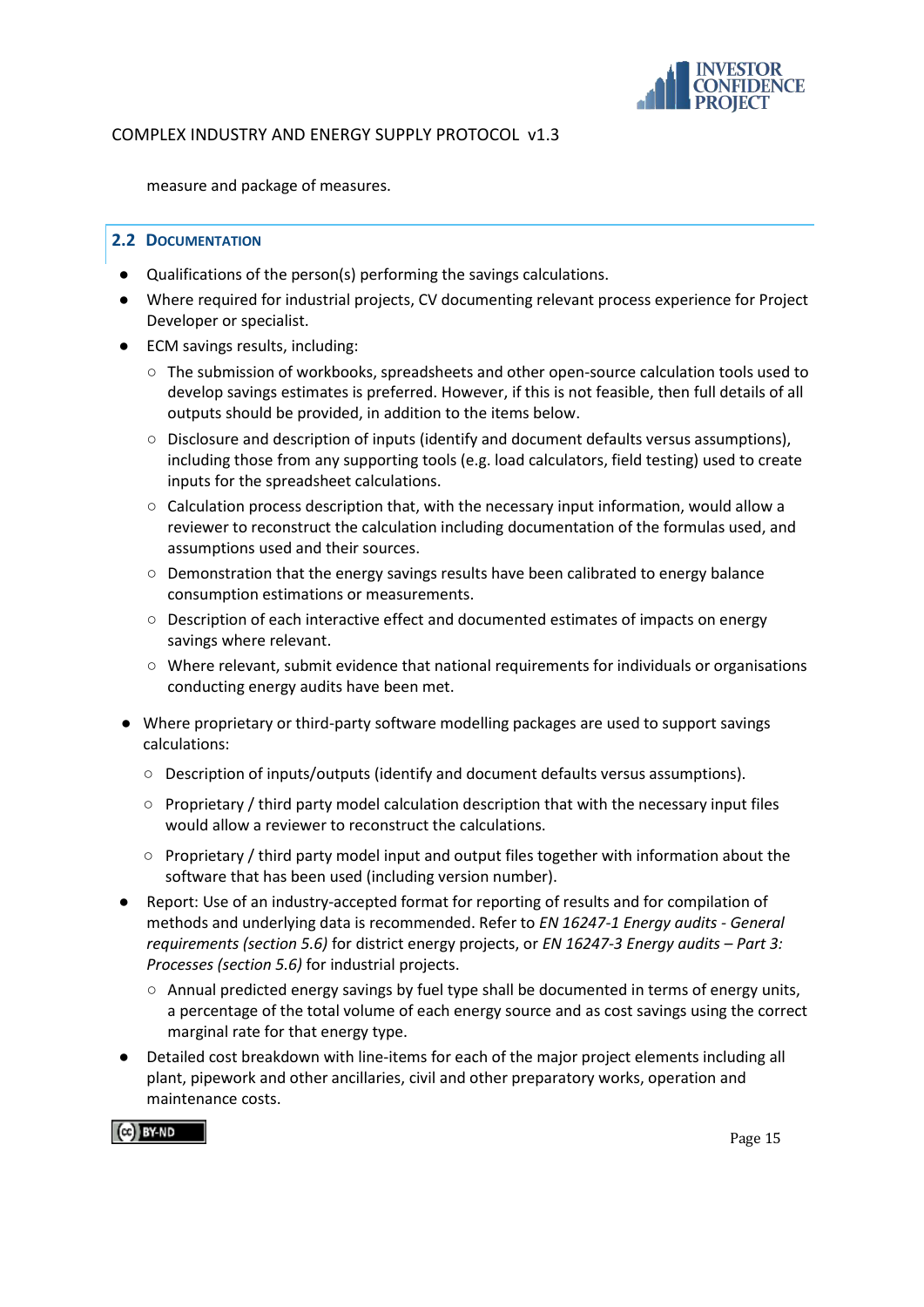



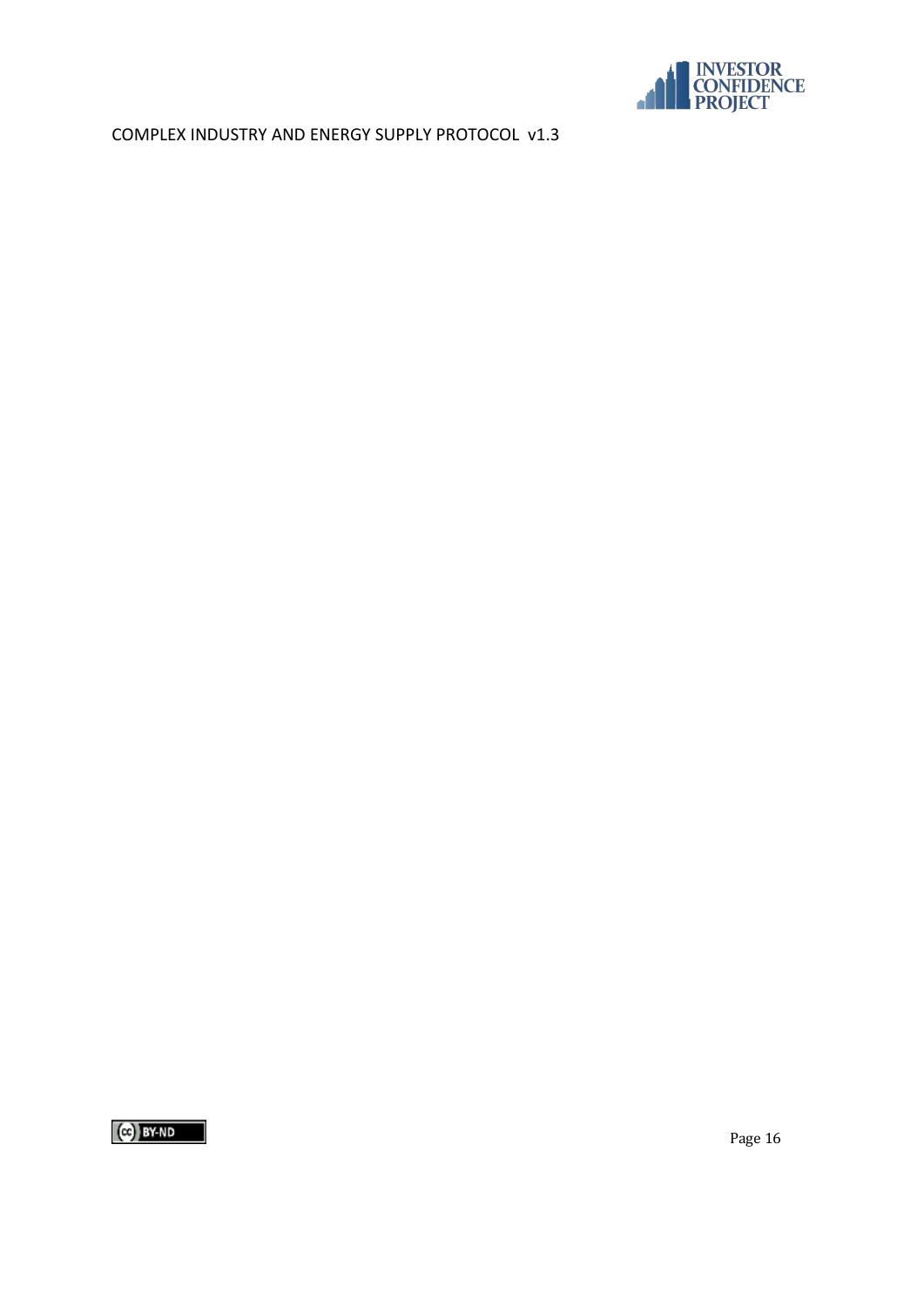

## <span id="page-16-0"></span>**3.0 DESIGN, CONSTRUCTION AND VERIFICATION**

It is important that the teams involved in implementing energy efficiency projects commit to realising the intent of the recommended ECMs accepted by the project owner, as detailed in the investment package. The ICP verification methodology utilises an Operational Performance Verification (OPV) approach to ensure that the individual implemented ECMs were installed correctly and are capable of achieving the predicted energy savings. OPV is a targeted process that focuses specifically on the ECMs involved in the project and differs from traditional Commissioning (Cx) which typically refers to whole facility optimisation.

The OPV process involves various methods based on measure type, complexity, and other factors. OPV processes may include visual inspection, targeted functional performance testing, spot measurements or short term monitoring of the installed systems and control sequences.

The OPV effort may be performed by an independent party or by the project developer as long as a Quality Assurance assessor is providing oversight to these efforts. Procedures performed during the performance period should be specified in the OPV Plan and addressed in the proposal and contract.

#### <span id="page-16-1"></span>**3.1 PROCEDURES**

- 1. **Appoint an Operational Performance Verification Resource**: A specified OPV resource shall be named in the OPV Plan who has one of the following qualifications:
	- a. Nationally/Internationally recognised commissioning certification (see *Qualifications and Certifications List)*, **or**
	- b. Three years or more of commissioning experience in industrial or district energy projects as relevant to the proposed project, documented in the form of a CV outlining relevant project experience.
- 2. **Develop an Operational Performance Verification Plan** (pre-construction) that includes:
	- a. Procedures to consult with the project developer; monitor designs, submissions and project changes; and perform a visual inspection of the implemented changes.
	- b. Procedures to verify that the ECMs have been implemented as designed and can be expected to perform as conceived and projected by the energy audit. This will include descriptions of operational performance verification activities to be performed on the installed measures and details regarding documentation of operational performance verification results as part of the facility or network's permanent documentation following market-standard commissioning guidelines and standards.
	- c. Provisions for the appointment of approved installers of the proposed equipment, where relevant national certification schemes exist (see *Qualifications and Certifications List)*.
	- d. Provisions for the development and implementation of a training plan for operators to be conducted at the conclusion of the OPV effort that will train them in the correct operation of all new systems and equipment including how to meet energy performance targets.
	- e. Provisions for the development and implementation of a Systems Manual (or update existing Systems Manual) at the conclusion of the OPV effort to document the modified

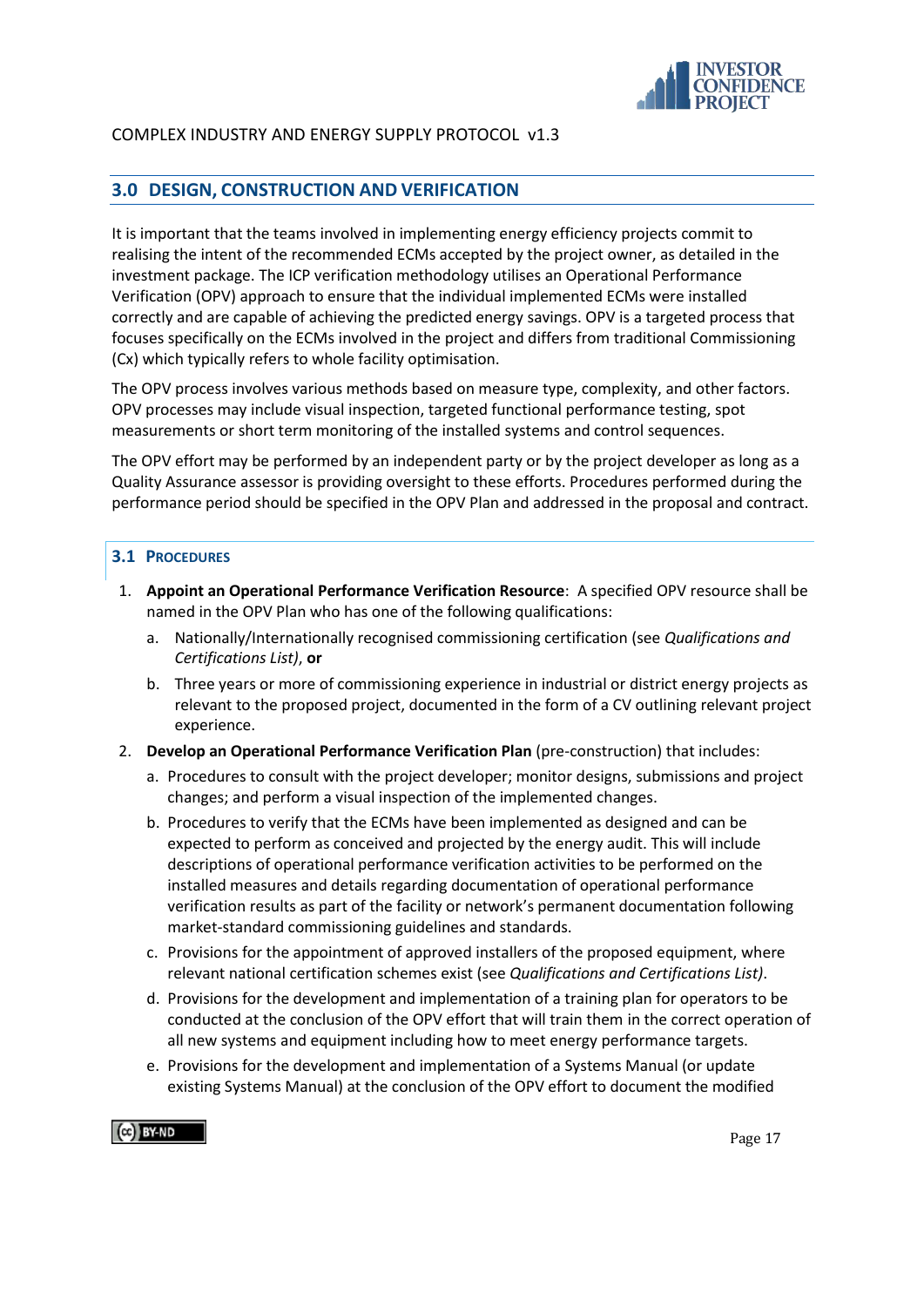

systems and equipment and the process and responsibilities for addressing any future operational issues, to be prepared following guidance set out i[n](http://www.techstreet.com/products/1852923?product_id=1852923&sid=goog&gclid=CNzIydS08bYCFaaDQgodij0AvA) *EN 13460:2009 Maintenance – Documents for maintenance.*

- f. Description of the process to develop target energy budgets and/or other key performance indicators for the modified facility or network both as a whole, where appropriate, and also down to the level of individual systems and major equipment where required.
- g. Description of the OPV report to be developed at the conclusion of the OPV effort that will detail activities completed as part of the OPV process and include significant findings from those activities.

#### <span id="page-17-0"></span>**3.2 DOCUMENTATION**

- Qualifications of the Operational Performance Verification Resource.
- Operational Performance Verification Plan.

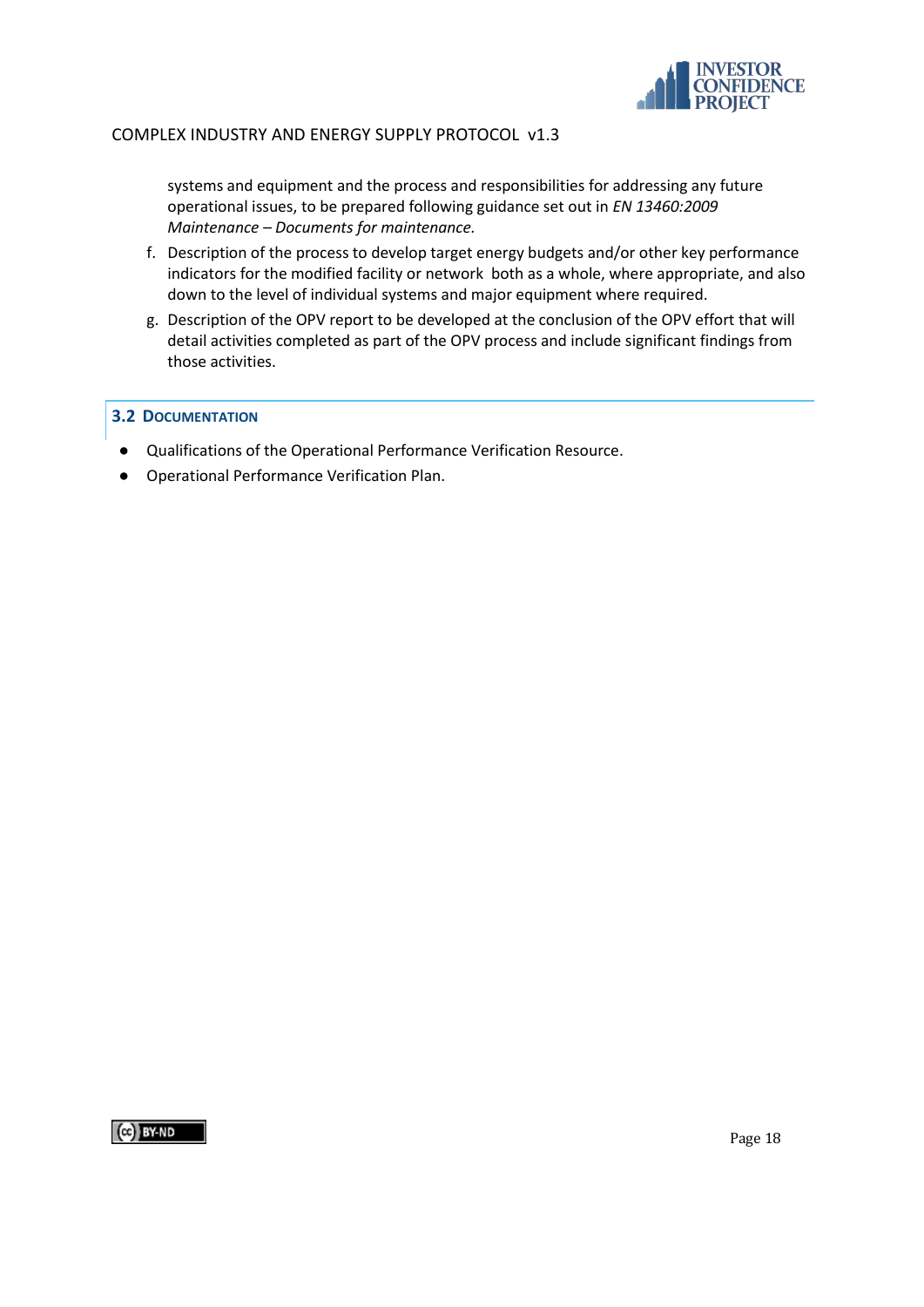

### <span id="page-18-0"></span>**4.0 OPERATIONS, MAINTENANCE, AND MONITORING**

Operations, Maintenance, and Monitoring (OM&M) is the practice of systematic monitoring of energy system performance and implementing corrective actions to ensure "in specification" energy performance of ECMs over time. Good OM&M processes involve a proactive strategy for maintaining production or energy supply continuity while optimising energy performance. Procedures to be performed during the performance period should be specified in the OM&M Plan and addressed in the proposal and contract.

#### <span id="page-18-1"></span>**4.1 PROCEDURES**

- 1. **Select and document ongoing management regime** including either periodic inspection, Supervisory Control and Data Acquisition (SCADA) and/or automatic Monitoring and Targeting (aM&T) reporting, software-based monitoring and fault detection, periodic recommissioning, or a combination of these approaches. Note that the use of a specific energy ratio (SER) for ongoing monitoring is not in itself sufficient, as this simple ratio provides no information on the underlying reasons for any observed change in performance. As such, an SER may be used as a high-level indicator only, when accompanied by one or more of the above methods.
- 2. **Develop an Operations, Maintenance and Monitoring Plan** (pre-construction) that includes:
	- a. A description of the OM&M management regime to be selected. If a monitoring-based approach to OM&M is to be utilised, identify and document the number of points, interval and duration to be monitored by the selected monitoring system.
	- b. Performance indicators at the component and/or system level that specify the acceptable performance bands outside of which corrective communication/response will be taken. These must be measurable and should be consistent with achieving close to desired facility/network or system level energy performance as defined in the Operator's Manual.
	- c. Defined roles and responsibilities of the OM&M staff and plans for issue resolution and preventative (or predictive) maintenance.
		- Develop an organisational chart establishing contact information for all personnel involved in ongoing commissioning process and clear internal responsibility for the monitoring and response activities.
		- The technical qualifications needed to operate and maintain the upgraded equipment should be made clear in the OM&M documentation.
	- d. Provisions for the development and implementation of a training plan that will be conducted for facility/network staff and service providers on new/modified equipment, management and monitoring software, and reporting regime. This training is to be conducted at the conclusion of the OPV effort and can be combined with the training described in the OPV section. Refer to *EN 15331:2011 Criteria for design, management and control of maintenance services for buildings* for guidance.
	- e. Description of the process to develop performance verification criteria based on the OM&M regime(s) selected. This process should (when applicable):
		- Identify points, interval and duration to be monitored by the selected monitoring

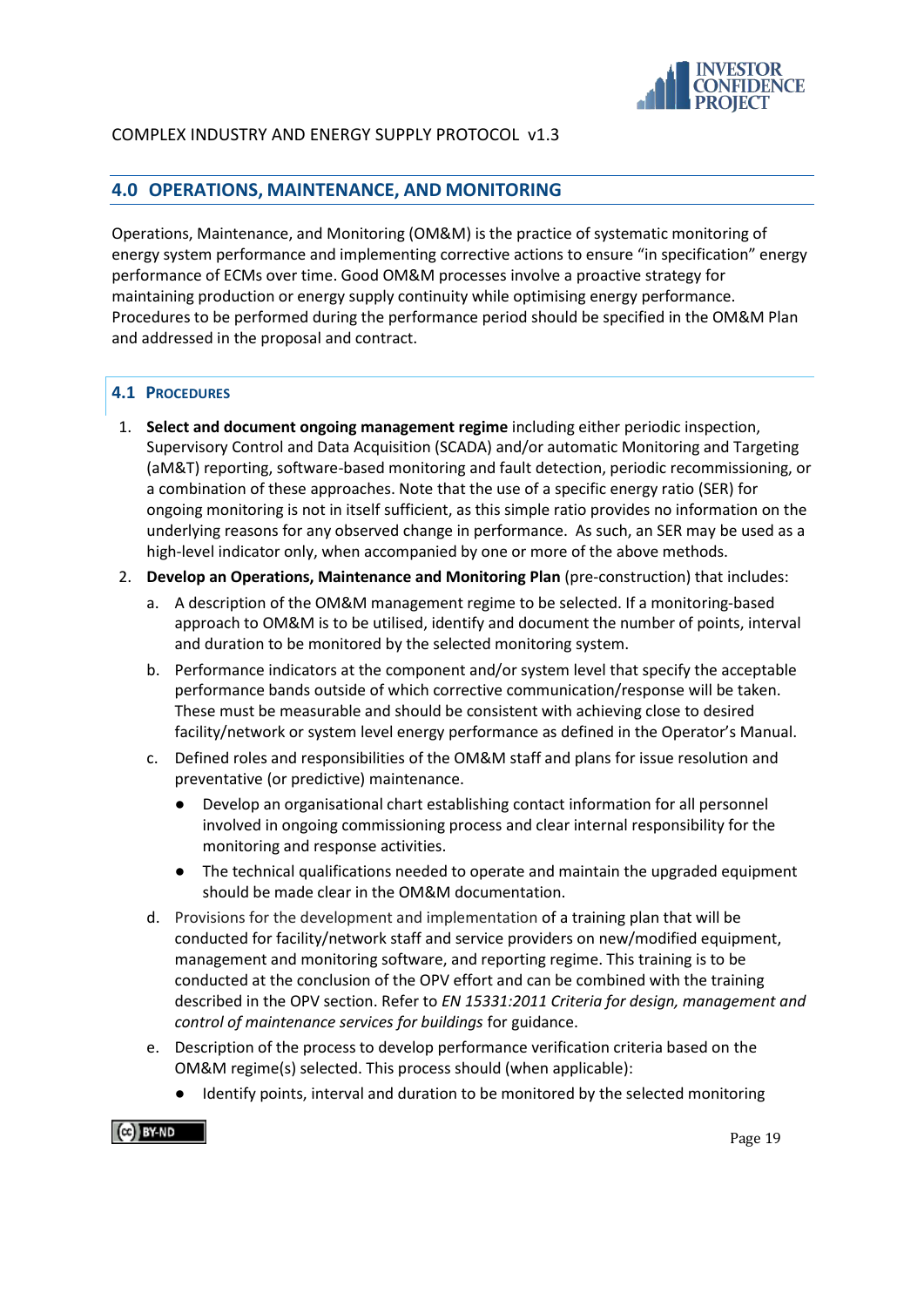

approach.

- Chart the data points to be monitored and their relationship to the performance of the new installations and modified equipment/systems.
- Install and test fault detection functions for system malfunctions or substantial deviations.
- Compare actual performance with savings projections for the same period given adjustment factors on a periodic basis.
- Specify the process to create and collate periodic performance reports covering all specified points. Reports are to include all observed deviations from projected operation, an analysis of their cause, and any recommended/executed corrective actions.
- f. Commitment to the development of an Operator's Manual (or updating of existing Operator's Manual) targeting the new systems and their operation, including assignment of responsibilities for communication of performance issues and implementation of corrective action.
- g. Provisions for the development and execution of instructions to notify facility/network staff of the project's implemented energy reduction improvements and descriptions of any associated best practices or recommended behaviour modifications.

#### <span id="page-19-0"></span>**4.2 DOCUMENTATION**

● Operations, Maintenance and Monitoring Plan.

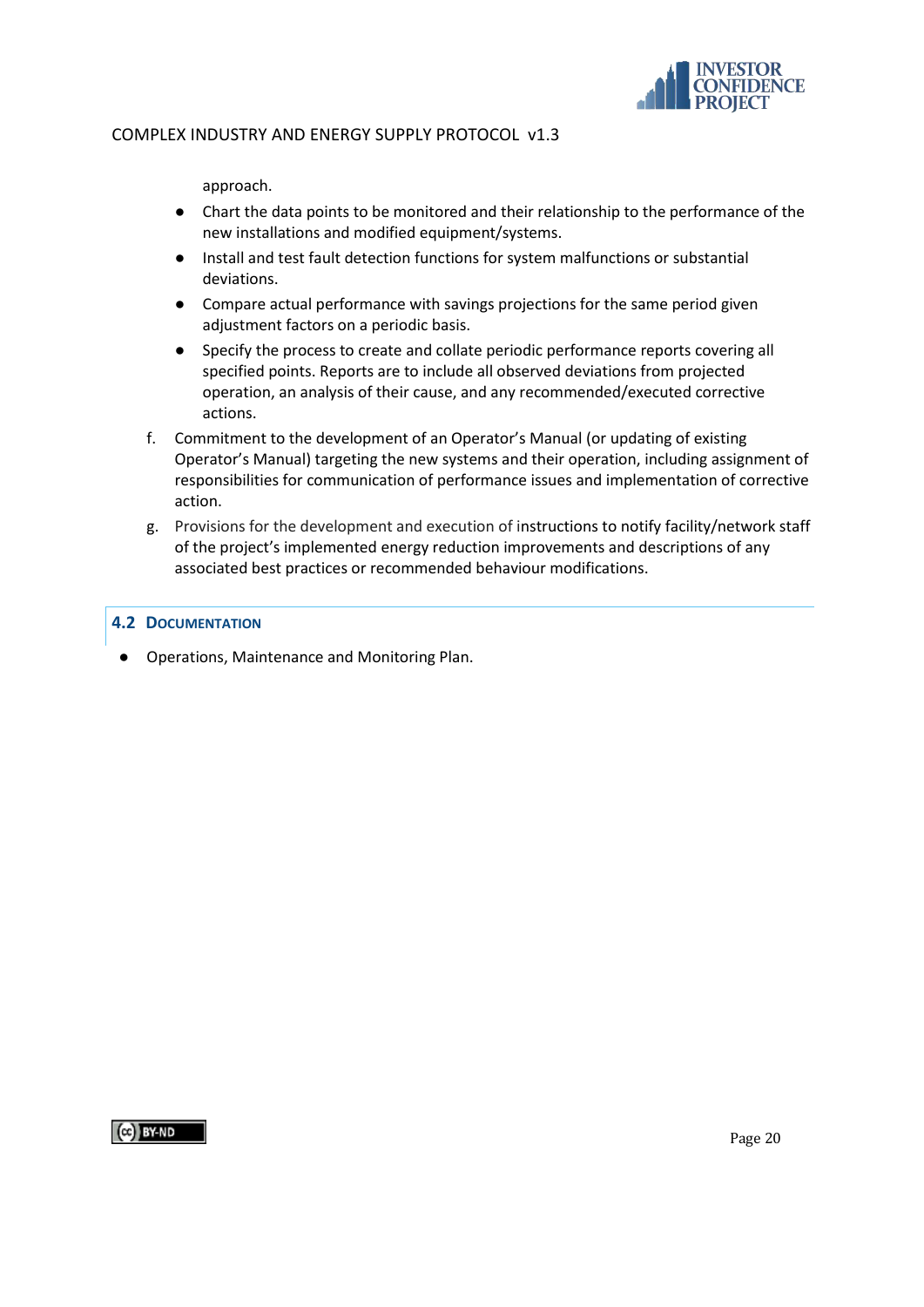

### <span id="page-20-0"></span>**5.0 MEASUREMENT AND VERIFICATION**

Measurement and Verification (M&V) activities verify actual versus predicted performance and are crucial to understanding the efficacy of energy efficiency measures and projects. Prior to investment decision-making (e.g. as part of contract development and investment due diligence), an IPMVPadherent M&V Plan for an energy efficiency improvement project must be developed and specified to ensure that reliable accounting methods for energy savings are in place.

The M&V procedures for this protocol are consistent with the methods outlined in *IPMVP Core Concepts-2016* Option B (Retrofit Isolation: All Parameter Measurement) and/or Option C (Whole Facility). Alternatively, projects may also follow an M&V approach which is compliant with *ISO 17741: 2016 General technical rules for measurement, calculation and verification of energy savings of projects.*

The pre-retrofit baseline of the energy using system(s) within the measurement boundary defined in the Baselining section of this protocol is used as the starting point for M&V calculations. The approach requires the following adjustments to baseline energy use:

- 1. **Routine adjustments**: Account for expected changes in energy use.
- 2. **Non-routine adjustments**: Account for unexpected changes in energy use due to factors other than the installed ECMs.

This adjusted baseline represents what the baseline energy use would have been if the project ECMs had never been installed, under the same set of post-retrofit conditions. Realised savings are then determined by comparing this adjusted pre-retrofit baseline energy use model with the actual postinstallation energy use of the system(s) within the measurement boundary. The energy savings are verified through comparison of the pre- and post-retrofit energy performance of the system(s).

Selection of an IPMVP Option should take place as part of the Baselining stage and further details can be found in section 1.0 of this protocol. Option selection will depend on the magnitude of the expected energy savings relative to the variability of the baseline energy data, and the practicalities associated with collecting data on independent variables that explain variation in energy use within the measurement boundary. Refer to IPMVP documentation for guidance on selecting the most appropriate Option for an ECM.

The M&V effort may be performed by an independent party or by the project developer as long as a Quality Assurance Assessor is providing oversight to these efforts.

#### <span id="page-20-1"></span>**5.1 PROCEDURES**

The M&V efforts must fully comply with applicable sections of *IPMVP Core Concepts-2016* Option B or C.

- 1. **Appoint an M&V Professional** during the certification period who meets one of the following sets of requirements:
	- Association of Energy Engineers (AEE) Certified Measurement & Verification Professional



Page 21